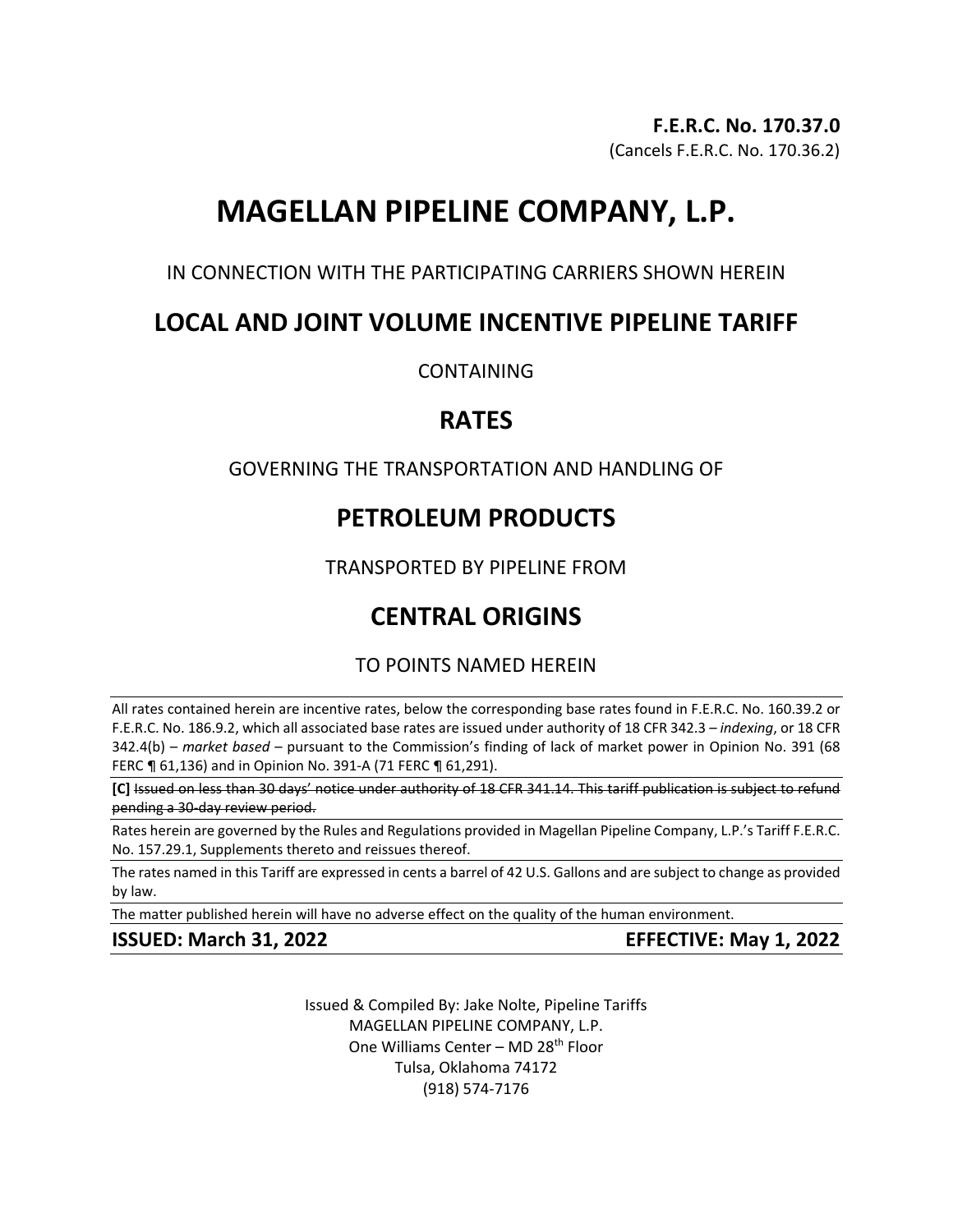# **Table of Contents**

| <b>SUBJECT</b>                                                                                                                                                                       | <b>ITEM NO.</b> | PAGE NO.                 |
|--------------------------------------------------------------------------------------------------------------------------------------------------------------------------------------|-----------------|--------------------------|
| Abbreviations, Explanation of                                                                                                                                                        |                 | $[W]$ 37 35              |
| Five-Year Incentive Program (to Rochester, NM)                                                                                                                                       | 260-261         | $[W]$ 33-36<br>$31 - 34$ |
| [C] Two-Year Incentive Program and Incentive Rates (to Kansas City<br>(Argentine), KS and Olathe-Kenneth (Sinclair), KS)                                                             | $[C]$ 250-251   | 27-30                    |
| <b>Participating Carriers</b>                                                                                                                                                        |                 | [W] $3735$               |
| Reference Marks, Explanation of                                                                                                                                                      |                 | $[W]$ 37 35              |
| [N] Temporary Incentive Rates (to Kansas City (Argentine), KS and<br>Olathe - Kenneth (Sinclair), KS)                                                                                | 255-256         | $31 - 32$                |
| Ten-Year Incentive Program and Incentive Rates (to Des Moines, IA;<br>Kansas City, KS (Fairfax and/or Olathe); Omaha (MPL), NE; Tulsa, OK<br>and Wichita, KS)                        | 165-166         | $11 - 15$                |
| Ten-Year Tier Incentive Program and Incentive Rates (to Des Moines,<br>IA; Kansas City (Santa Fe), KS; Lincoln (BN), NE                                                              | 180-182         | $16-20$                  |
| Two-Year Annual Incentive Program and Incentive Rates (to North<br>Little Rock, AR)                                                                                                  | 210             | $21 - 22$                |
| Two-Year Incentive Program and Incentive Rates (to Kansas City<br>(Fairfax), KS; Oklahoma City (MPL), OK; Springfield, MO; Tulsa, OK);<br>and North Little Rock, AR (MPL and Others) | 240-241         | $23 - 26$                |
| Two-Year Incentive Program and Incentive Rates (to Sioux Falls, SD)                                                                                                                  | 111-113         | $3-6$                    |
| Two-Year Tiered Incentive Program and Incentive Rates (to<br>Chippewa Falls, WI)                                                                                                     | 135-136         | $7 - 10$                 |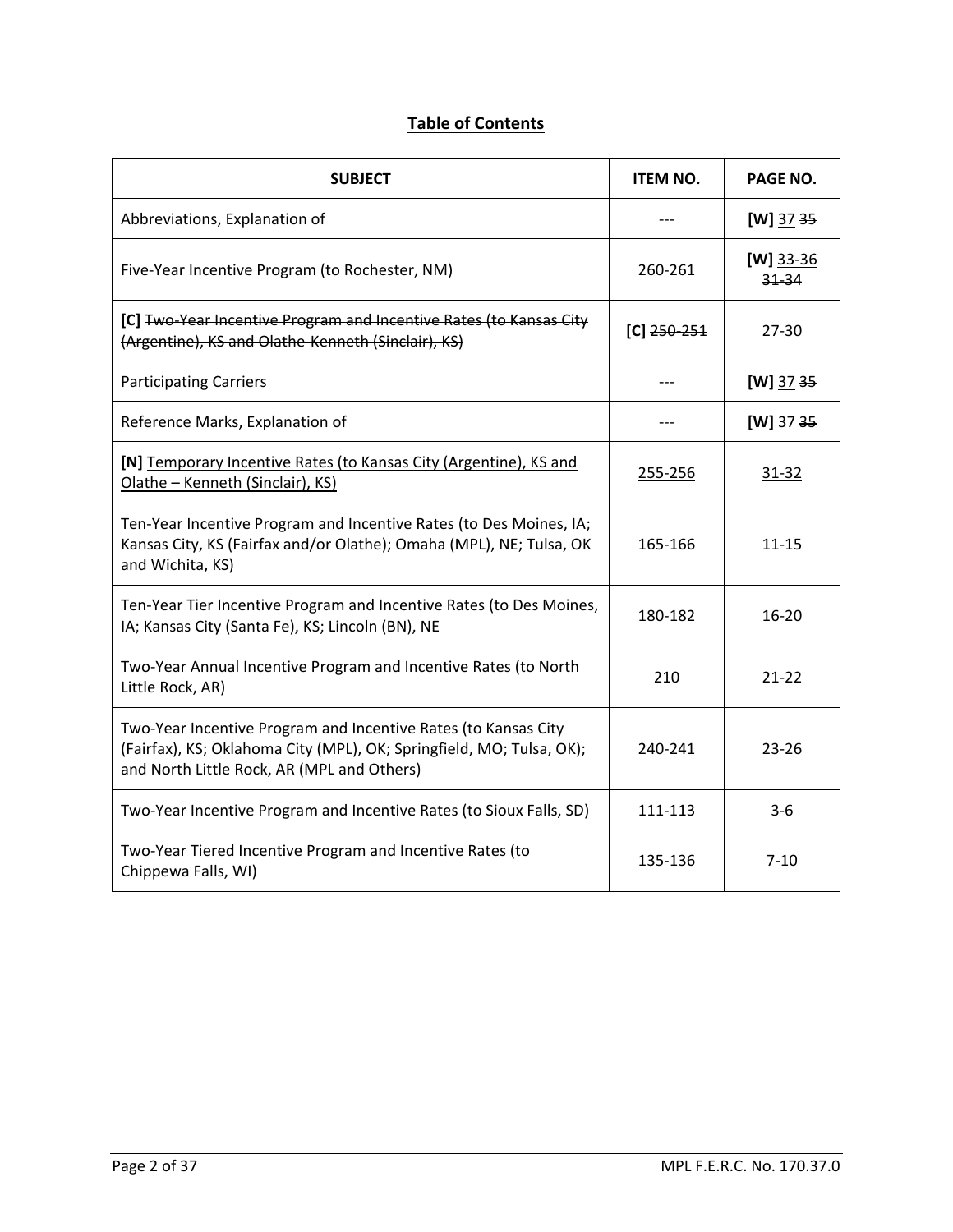#### **ITEM NO. 111 TWO-YEAR INCENTIVE PROGRAM**

#### **Origins:**

From Points in; Duncan, OK; McPherson, KS; Kansas; Minneapolis, MN; Oklahoma-Central; Superior, WI; Wichita, KS; and Wynnewood, OK

#### **Destinations:**

To: Sioux Falls, SD

- 1. Rates corresponding to this Item (Items 113 herein) apply to deliveries of Petroleum Products to a single Incentive Destination from any Incentive Rate Origin or Origin Group as defined in Item 113 herein. The Incentive Destinations under this Item shall be defined as any of Carrier's destinations identified in Paragraph 3 of this Item. Shippers desiring to avail themselves of the Incentive Rates as set forth herein must enter into a prior written commitment with Carrier. The Total Guaranteed Committed Volume shall be greater than or equal to the amount for each Incentive Destination listed in Paragraph 3 of this Item. The term of the commitment for the Two-Year Program shall be twenty-four (24) months, but not longer than the effectiveness of this Item or any successive issues, reissues and amendments thereto. The Effective Date of this commitment will be no sooner than the first day of the first calendar month following receipt by Carrier of an executed written commitment from the Shipper. The written commitment must specify the single Incentive Destination and the actual consecutive twenty-four (24) month period of the Commitment Term (*i.e.*, the Effective Date through the termination date).
- 2. If required, the Shipper shall furnish security in a form satisfactory to Carrier and adequate and sufficient to guarantee any payments, which may come due under this commitment.
- 3. The Total Guaranteed Committed Volume (barrels) for each Destination shall be greater than or equal to the following:

| <b>Destinations</b> | <b>Two-Year Commitment Barrels</b> |
|---------------------|------------------------------------|
| Sioux Falls, SD     | 4,000,000                          |

- 4. The Incentive Rate will only be applied to volumes delivered at the Incentive Destination, which were delivered by Carrier for the Shipper during the Commitment Term. Two-Year Incentive Rates under this Program are set out in Item 113 herein.
- 5. Carrier will invoice the Shipper at the time of shipment and at rates set out in the following tariff publication as applicable: Items 200, 201, 203, 204, 205, 206, 240 and 255 of MPL's F.E.R.C. No. 160.39.2, and any successive issues, reissues and amendments thereto of this tariff publication. After the end of each month, Carrier will calculate the difference between the rate invoiced and the Incentive Rate for volumes delivered during the previous month at the Incentive Destination for the Shipper from all eligible Incentive Rate Origins or Origin Groups, and will issue a payment to Shipper. Shipper will bear all other applicable charges in MPL's F.E.R.C. No. 157.29.1, and any successive issues, reissues and amendments thereto.
- 6. Participating Shipper may at any time elect an option to automatically renew the volume incentive commitment. If Shipper elects this option, Carrier will notify Shipper of the expiration date. The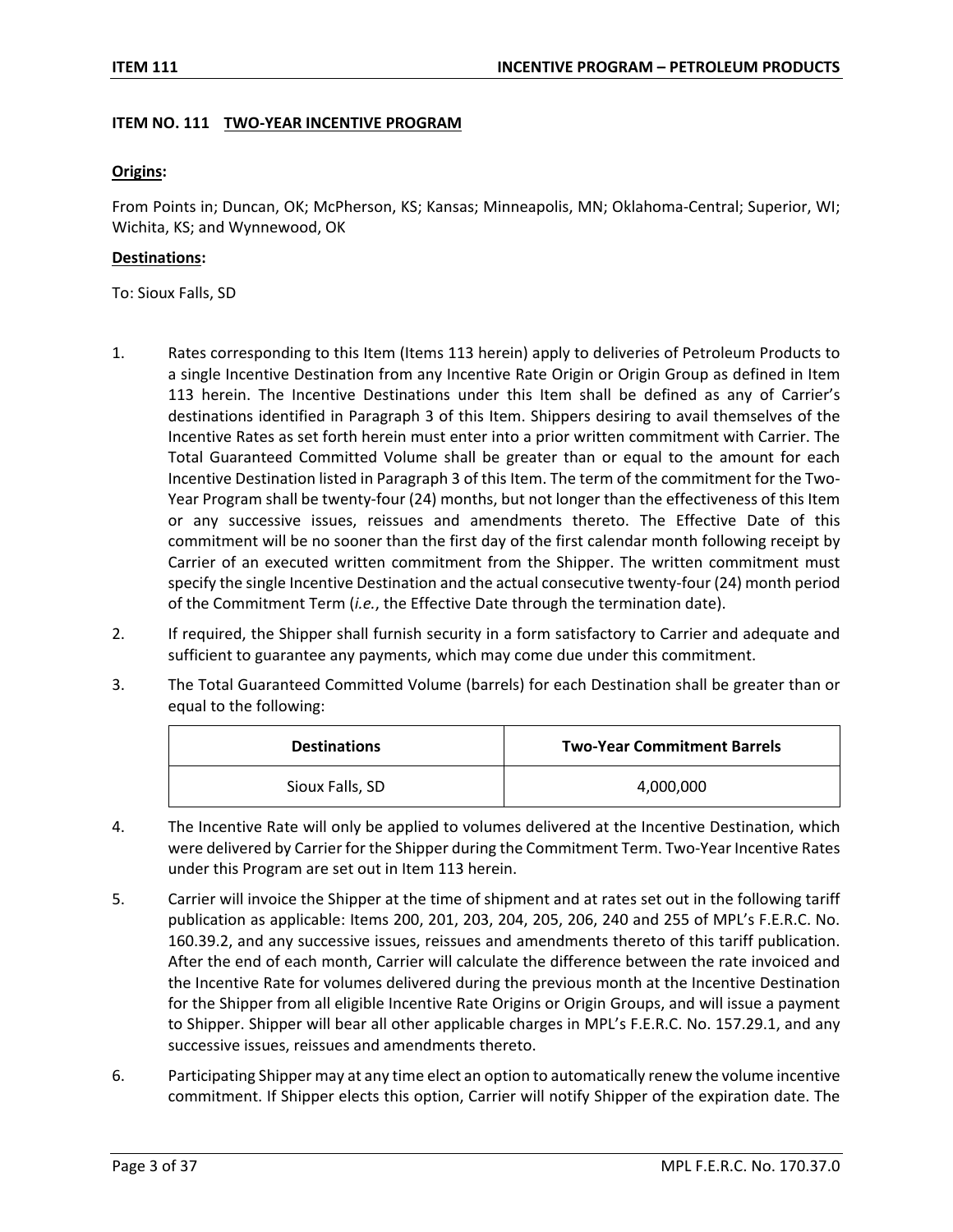commitment will automatically renew under the existing terms for an additional Commitment Term beginning with the termination date of the current Commitment Term, unless Shipper returns notification to Carrier specifying that Shipper wishes to terminate commitment within thirty (30) days after the scheduled expiration date of the previous commitment.

- 7. At the end of the Commitment Term, if the Shipper did not meet the Total Guaranteed Committed Volume, Shipper will pay a Commitment Reversion equal to the lesser of: (1) the difference between the Total Guaranteed Committed Volume and the actual volume delivered during the Commitment Term multiplied by the Shipper's volume weighted average Incentive Rate, plus compounded interest charges applying the interest rate specified in Item 75 of MPL's F.E.R.C. No. 157.29.1, as applicable, Supplements thereto and reissues thereof, averaged over the Commitment Term; or (2) the corresponding base rate in MPL's F.E.R.C. No. 160.39.2, Supplements thereto and reissues thereof, minus the Incentive Rate multiplied by the barrels actually delivered during the Commitment Term from each Incentive Rate Origin or Origin Group, plus compounded interest charges applying the interest rate specified in Item 75 of MPL's F.E.R.C. No. 157.29.1, as applicable, Supplements thereto and reissues thereof, averaged over the Commitment Term.
- 8. If a Shipper fails to meet the Total Guaranteed Committed Volume and that failure is the direct result of the Carrier's inability to provide service, the Total Guaranteed Committed Volume shall be reduced prorata on a day for day basis for each day that the Carrier was unable to provide service. The Shipper must assert its claim of Carrier's failure to provide service in writing to Carrier within the first ten (10) days of the month following the event of Carrier's failure to provide service. The Shipper will bear the burden of proof in showing that Carrier's failure to provide service did, in fact, result in the Shipper's failure to meet its commitment obligations.
- 9. Carrier may increase the Incentive Rates set out in Item 113 at any time by the same percentage increase as the corresponding base rate is increased. If Carrier elects not to take an allowed increase in a given year, Carrier may take the cumulative allowed increases in any subsequent year. Escalation of the Incentive Rates is contingent upon the effectiveness of such rates as allowed by the Federal Energy Regulatory Commission. If for any reason, the Federal Energy Regulatory Commission orders an investigation or suspension of Carrier's tariff, Carrier shall have the right to terminate its obligations under this Item by providing sixty (60) days written notice to Shipper. Carrier may terminate this commitment upon ninety (90) days prior written notice if the Carrier sells any or all of its pipelines connecting or supplying the Incentive Destination and such sale would significantly impair Carrier's ability to perform its obligations under this Item.

In the event of termination at less than full term, the Total Guaranteed Committed Volume shall be reduced so that it is equal to the Total Guaranteed Committed Volume under the written commitment multiplied by a Proration Fraction, where the numerator is the number of days between the Effective Date and the termination date and the denominator is the number of days in the original Commitment Term. A Shipper meeting or exceeding the prorated Total Guaranteed Committed Volume shall have no further obligation. A Shipper failing to meet the prorated Total Guaranteed Committed Volume shall pay to Carrier a Commitment Reversion as defined in Paragraph 7 of this Item. For the purpose of determining the applicable Commitment Reversion when a commitment has been prorated, the volumes listed in Paragraph 7 of this Item will be multiplied by the Proration Fraction.

10. Carrier shall not be obligated during any one calendar month to accept for transportation more than one hundred twenty-five percent (125%) of the prorated monthly Total Guaranteed Committed Volume, based on volumes set out in Paragraph 3 above.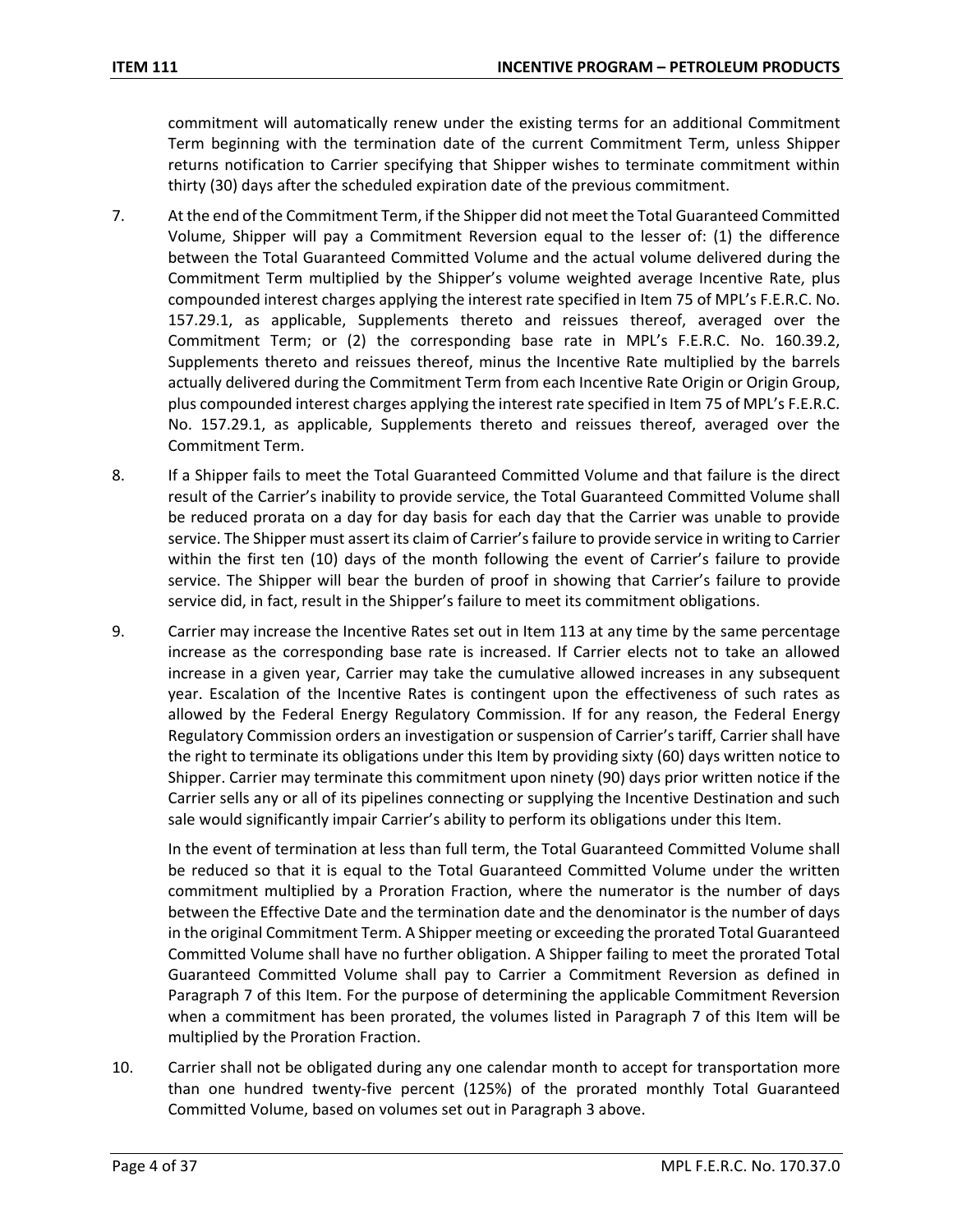- 11. Only those volumes to which a Participating Shipper holds title, in its name, at the time of delivery from the Incentive Destinations as set forth hereinabove, will be counted toward the Total Guaranteed Committed Volume or eligible for Incentive Rates. Title transfer of eligible barrels from another Shipper or Shippers to Participating Shipper must occur prior to time of delivery from the Incentive Destinations.
- 12. In the event Shipper experiences Force Majeure that delays delivery of product to Carrier at point of origin, Carrier may, at its sole discretion, upon written notification of circumstances from Shipper, extend the Commitment Term. Such extension period shall in no event, individually or cumulatively, exceed a total of thirty (30) days over the Commitment Term. Force Majeure shall mean acts of God, strikes, lockouts, or other industrial disturbances, acts of public enemy, wars, insurrections, riots, lighting, earthquakes, fires, floods, storms, washouts and any other causes, not within the control of Shipper.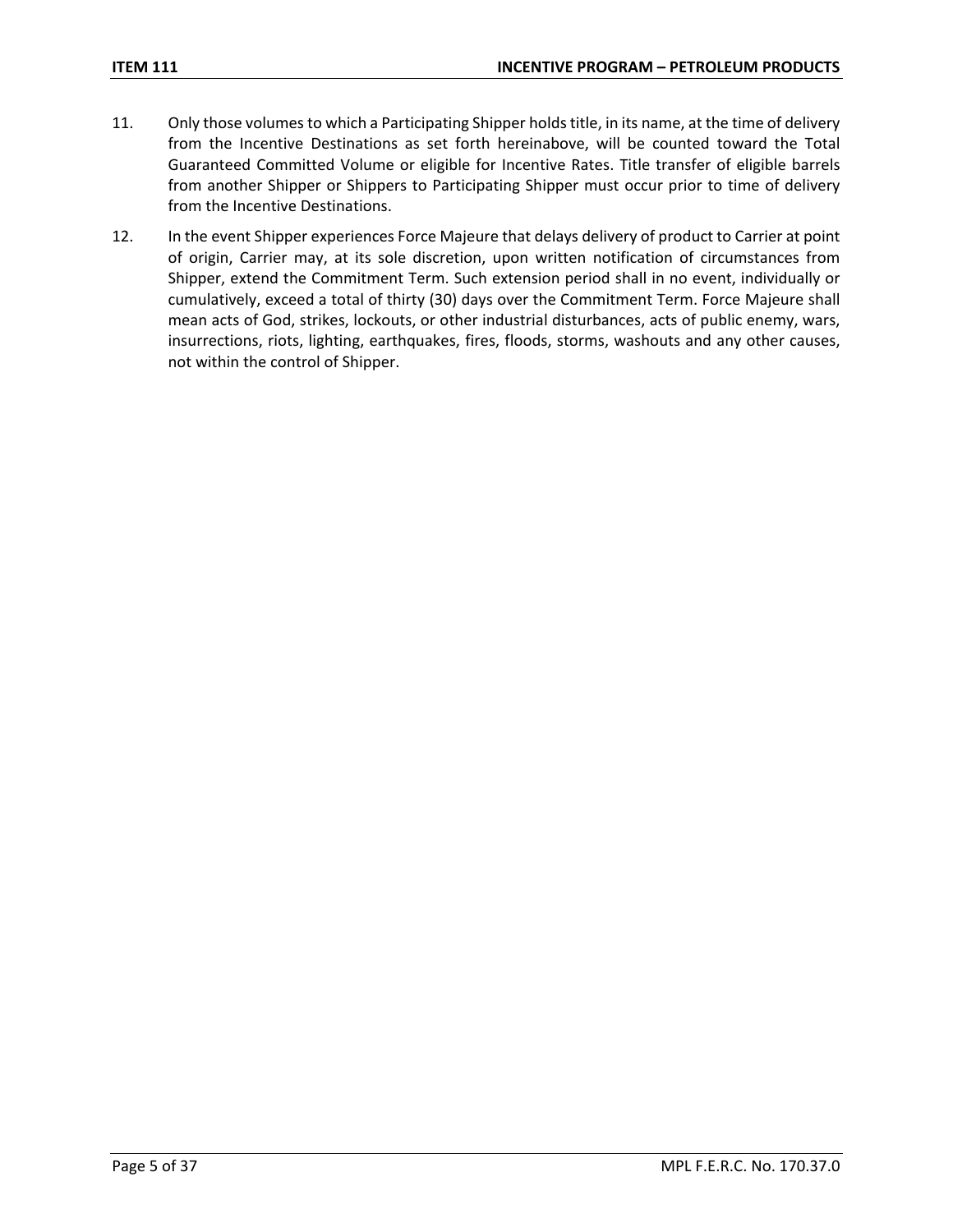## **Incentive Rates**

### *(Rates in Cents Per Barrel)* **[U]** Unchanged. All rates on this page are unchanged.

| <b>TWO-YEAR INCENTIVE RATES</b><br>TO: Sioux Falls, SD |                                                                                   |             |
|--------------------------------------------------------|-----------------------------------------------------------------------------------|-------------|
| <b>ITEM NO.</b>                                        | <b>FROM</b>                                                                       | <b>RATE</b> |
|                                                        | Duncan, OK                                                                        | 303.32      |
|                                                        | Kansas (Coffeyville / El Dorado)                                                  | 225.80      |
| 113                                                    | OK Central<br>(Ponca City, Tulsa)                                                 | 225.80      |
|                                                        | Minneapolis, MN<br>(Pine Bend, St. Paul Park, Minneapolis (Roseville), Rosemount) | 225.80      |
|                                                        | Superior, WI                                                                      | 273.84      |
|                                                        | Wichita, KS                                                                       | 294.72      |
|                                                        | McPherson, KS                                                                     | 242.10      |
|                                                        | Wynnewood, OK                                                                     | 298.05      |

Rates in this Table are governed by the Rules and Regulations provided in F.E.R.C. No. 157.29.1, Supplements thereto and reissues thereof.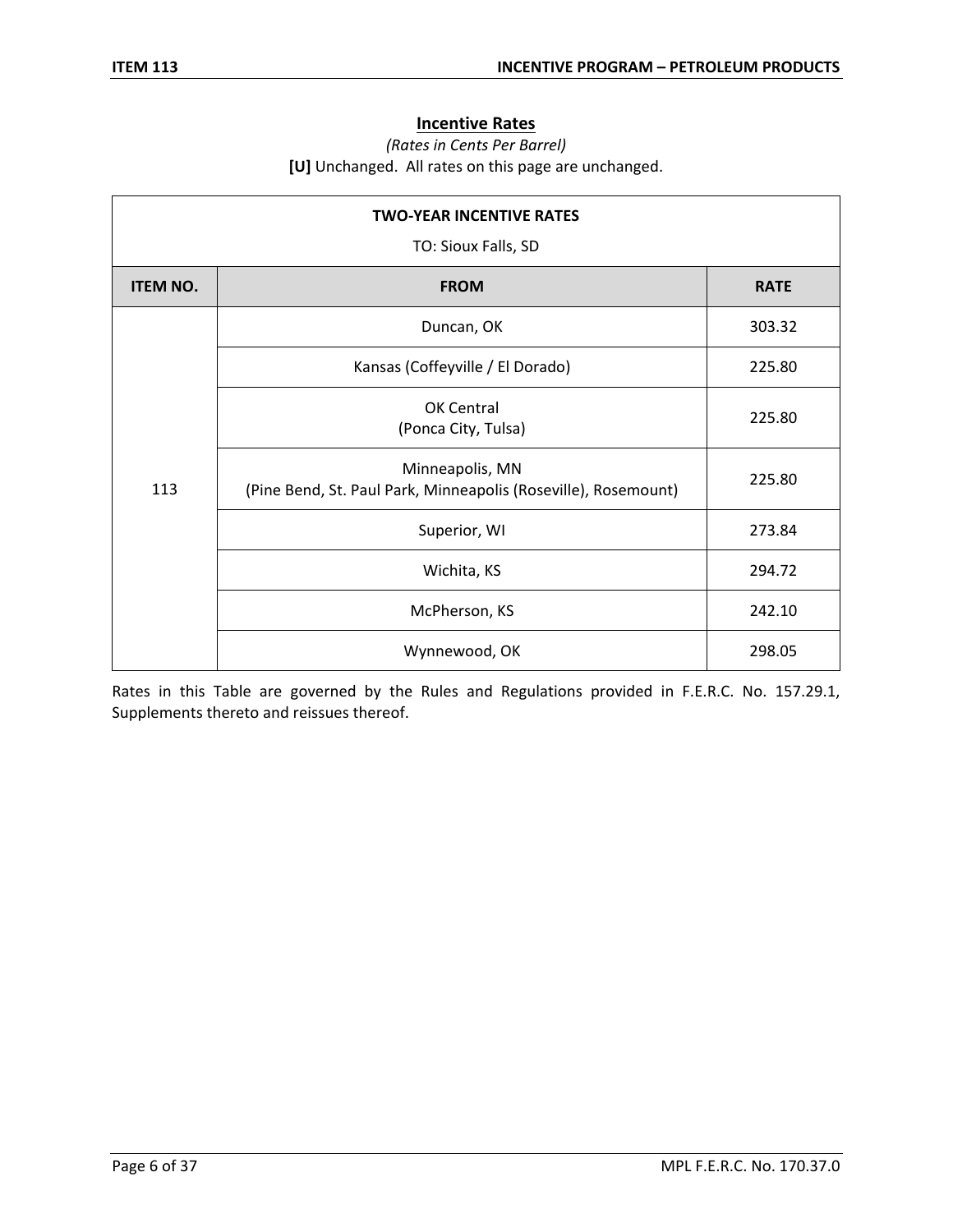### **ITEM NO. 135 TWO-YEAR TIERED INCENTIVE PROGRAM**

#### **Origins:**

From Points in Duncan, OK; McPherson, KS; Kansas; Minneapolis, MN; Oklahoma-Central; Superior, WI; Wichita, KS; and Wynnewood, OK

#### **Destinations:**

To: Chippewa Falls, WI

1. Rates corresponding to this Item as contained in Item 136 herein apply to deliveries of Petroleum Products to a single Incentive Destination from any Incentive Rate Origin or Origin Group as defined in Item 136 herein. The Incentive Destination under this Item shall be defined as Carrier's Chippewa Falls, WI.

Any Shipper desiring to avail itself of the Incentive Rates as set forth herein must satisfy all of the following provisions.

- a. Shipper must enter into a prior written commitment with Carrier.
- b. The Commitment Term shall be twenty-four (24) months, but not longer than the effectiveness of this Item or any successive issues, reissues and amendments thereto.
- c. The Effective Date of this commitment will be no sooner than the first day of the first calendar month following receipt by Carrier of an executed written commitment from the Shipper.
- d. The Total Guaranteed Committed Volume shall be greater than or equal to 5,500,000 barrels delivered at Chippewa Falls, WI over the Commitment Term.
- 2. Only those volumes to which a Participating Shipper holds title, in its name, at the time of delivery from the Incentive Destinations as set forth hereinabove, will be counted toward the Total Guaranteed Committed Volume or eligible for Incentive Rates. Title transfer of eligible barrels from another Shipper or Shippers to Participating Shipper must occur prior to time of delivery from the Incentive Destinations. However, volumes moved under any other Item of this Tariff will not apply towards the Total Guaranteed Committed Volume required under this Item.
- 3. Chippewa Falls, WI: Two-Year Tiered Incentive Rates.

|                                  | Tier Threshold          | Incentive Rate           |
|----------------------------------|-------------------------|--------------------------|
| <b>First Tier Incentive Rate</b> | $0 - 5.500.000$ barrels | Rates listed in Item 136 |
| Second Tier Incentive Rate       | > 5,500,000 barrels     | Rates listed in Item 136 |

- 4. The Incentive Rates will only be applied to volumes delivered at the Incentive Destination, which were delivered by Carrier for the Shipper during the Commitment Term. Two-Year Incentive Rates under this Program are set out in Item 136 herein.
- 5. If required, the Shipper shall furnish security in a form satisfactory to Carrier and adequate and sufficient to guarantee any payments, which may come due under this commitment.
- 6. In addition to the terms and conditions contained in this Item, all applicable rules and regulations in MPL's' F.E.R.C. No. 157.29.1, supplements thereto and reissues thereof, also apply.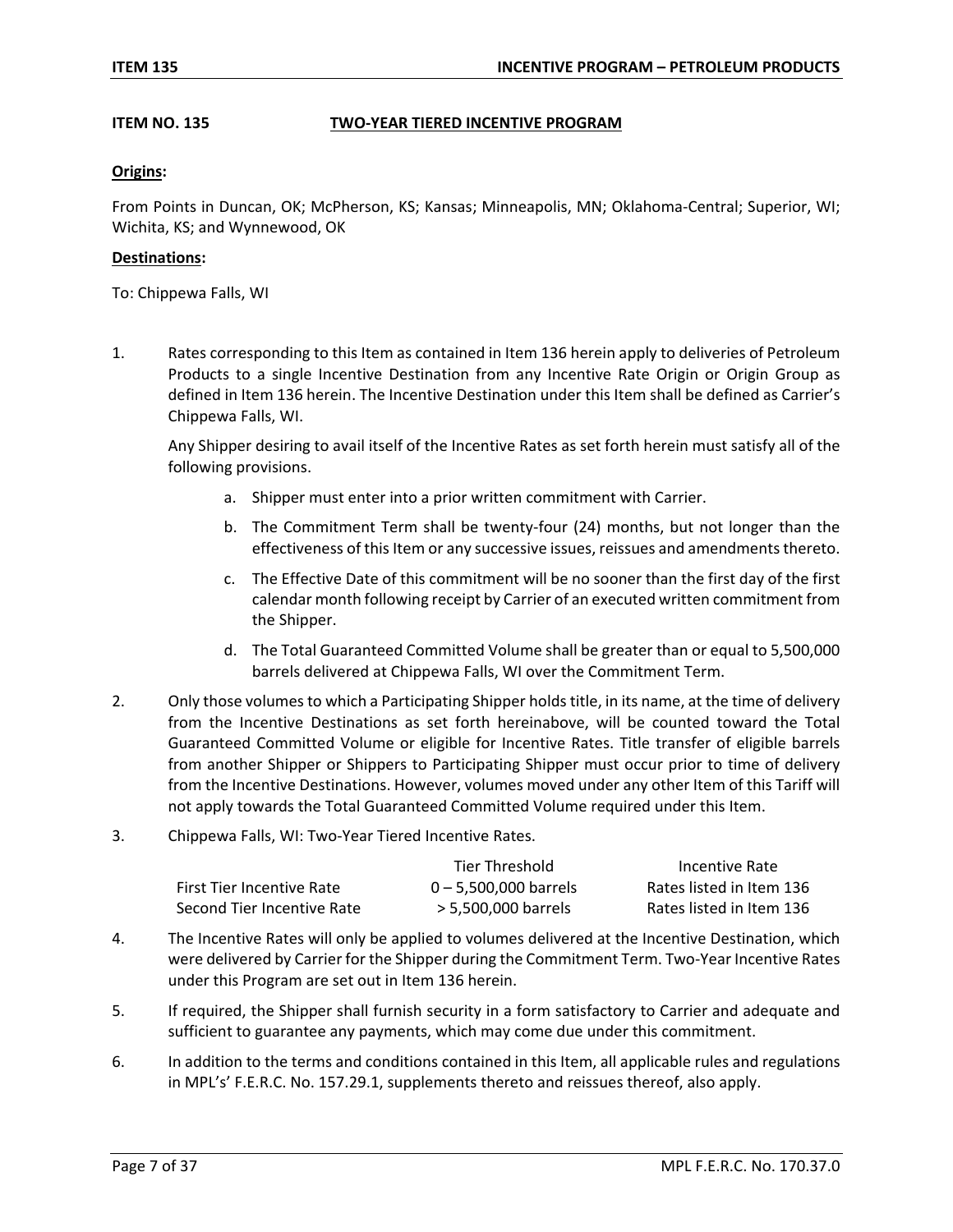- 7. Carrier will invoice the Shipper at the time of shipment and at rates set out in the following publications as applicable: Item 200, 201, 203, 204, 205, 206, 240 and 255 of MPL's' F.E.R.C. No. 160.39.2, and any successive issues, reissues and amendments thereto of this tariff publication. After the end of each month, Carrier will calculate the difference between the rate invoiced and the Incentive Rate for volumes delivered during the previous month at the Incentive Destination for the Shipper from all eligible Incentive Rate Origins or Origin Groups, and will issue a payment to Shipper. Shipper will bear all other applicable charges in MPL's' F.E.R.C. No. 157.29.1, and any successive issues, reissues and amendments thereto.
- 8. Participating Shipper may at any time elect an option to automatically renew the volume incentive commitment. If Shipper elects this option, Carrier will notify Shipper of the expiration date at least thirty (30) days in advance of that date. The commitment will automatically renew under the existing terms for an additional Commitment Term beginning with the termination date of the current Commitment Term, unless Shipper returns notification to Carrier specifying that Shipper wishes to terminate commitment, within thirty (30) days after the scheduled expiration date of the previous commitment.
- 9. At the end of the Commitment Term, if the Shipper did not meet the Total Guaranteed Committed Volume, Shipper will pay a Commitment Reversion equal to the lesser of: (1) the difference between the Total Guaranteed Committed Volume and the actual volume delivered during the Commitment Term multiplied by the Shipper's volume weighted average Incentive Rate, plus compounded interest charges applying the interest rate specified in Item 75 of MPL's F.E.R.C. No. 157.29.1, supplements thereto and reissues thereof, averaged over the Commitment Term; or (2) the corresponding base rate in MPL's F.E.R.C. No. 160.39.2, supplements thereto and reissues thereof, minus the Incentive Rate multiplied by the barrels actually delivered during the Commitment Term from each Incentive Rate Origin or Origin Group, plus compounded interest charges applying the interest rate specified in Item No. 75 of MPL's F.E.R.C. No. 157.29.1, supplements thereto and reissues thereof, averaged over the Commitment Term.
- 10. If a Shipper fails to meet the Total Guaranteed Committed Volume and that failure is the direct result of the Carrier's inability to provide service, the Total Guaranteed Committed Volume shall be reduced prorata on a day-by-day basis for each day that the Carrier was unable to provide service. The Shipper must assert its claim of Carrier's failure to provide service in writing to Carrier within the first ten (10) days of the month following the event of Carrier's failure to provide service. The Shipper will bear the burden of proof in showing that Carrier's failure to provide service did, in fact, result in the Shipper's failure to meet its commitment obligations.
- 11. Carrier may increase the Incentive Rates set out in Item 136 at any time by the same percentage increase as the corresponding base rate is increased. If Carrier elects not to take an allowed increase in a given year, Carrier may take the cumulative allowed increases in any subsequent year. Escalation of the Incentive Rates is contingent upon the effectiveness of such rates as allowed by the Federal Energy Regulatory Commission. If for any reason, the Federal Energy Regulatory Commission orders an investigation or suspension of Carrier's tariff, Carrier shall have the right to terminate its obligations under this Item by providing sixty (60) days written notice to Shipper. Carrier may terminate this commitment upon ninety (90) days prior written notice if the Carrier sells any or all of its pipelines connecting or supplying the Incentive Destination and such sale would significantly impair Carrier's ability to perform its obligations under this Item.

In the event of termination at less than full term, the Total Guaranteed Committed Volume shall be reduced so that it is equal to the Total Guaranteed Committed Volume under the written commitment multiplied by a Proration Fraction, where the numerator is the number of days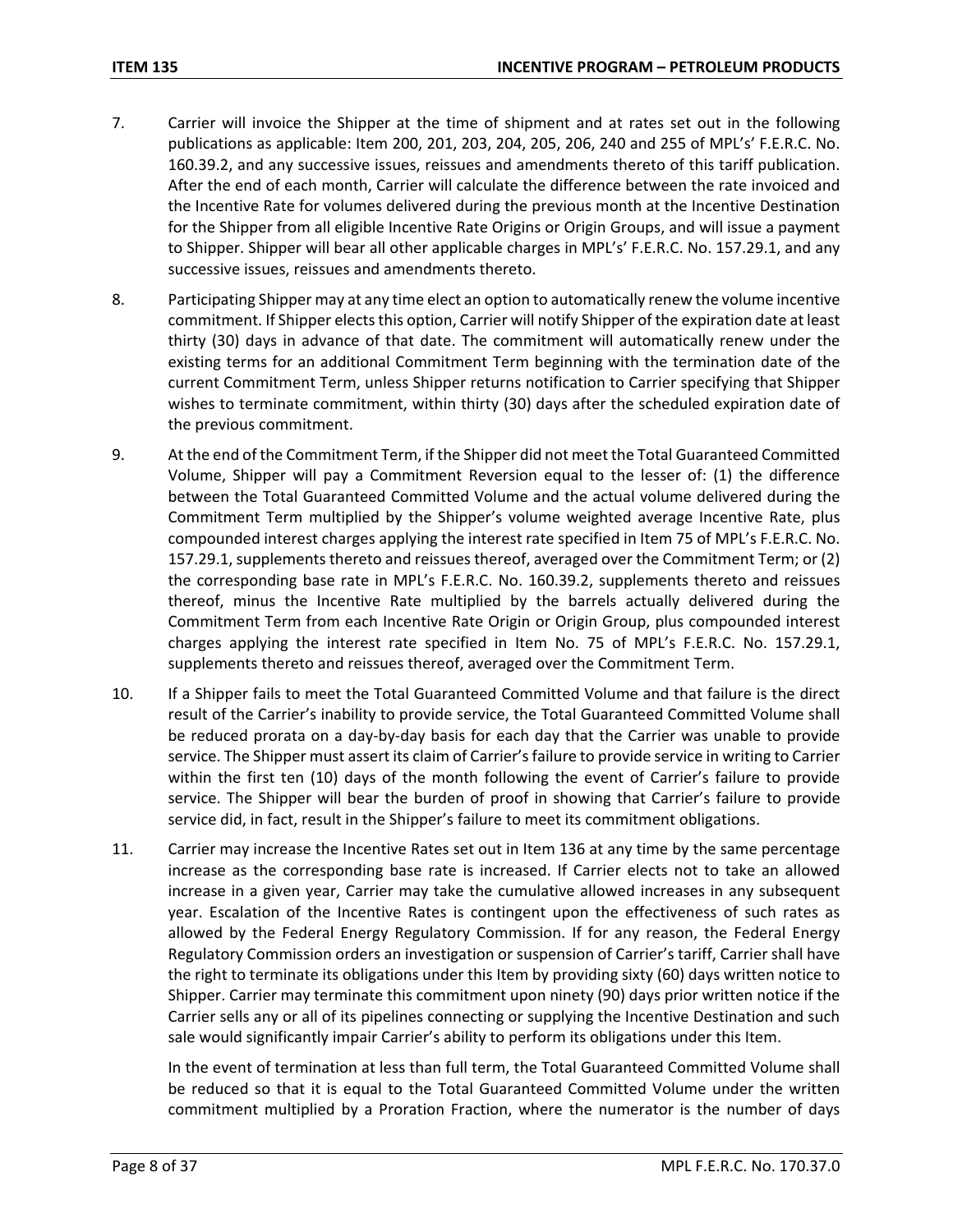between the Effective Date and the termination date and the denominator is the number of days in the original Commitment Term. A Shipper meeting or exceeding the prorated Total Guaranteed Committed Volume shall have no further obligation. A Shipper failing to meet the prorated Total Guaranteed Committed Volume shall pay to Carrier a Commitment Reversion as defined in Paragraph 10 of this Item. For the purpose of determining the applicable Commitment Reversion when a commitment has been prorated, the volumes listed in Paragraph 10 of this Item will be multiplied by the Proration Fraction.

- 12. Carrier shall not be obligated during any one calendar month to accept for transportation more than one hundred twenty-five percent (125%) of the prorated monthly Total Guaranteed Committed Volume, based on volumes set out in Paragraph 3 above.
- 13. In the event Shipper experiences Force Majeure that delays delivery of product to Carrier at point of origin, Carrier may, at its sole discretion, upon written notification of circumstances from Shipper, extend the Commitment Term. Such extension period shall in no event, individually or cumulatively, exceed a total of thirty (30) days over the Commitment Term. Force Majeure shall mean acts of God, strikes, lockouts, or other industrial disturbances, acts of public enemy, wars, insurrections, riots, lightning, earthquakes, fires, floods, storms, washouts and any other causes, not within the control of Shipper.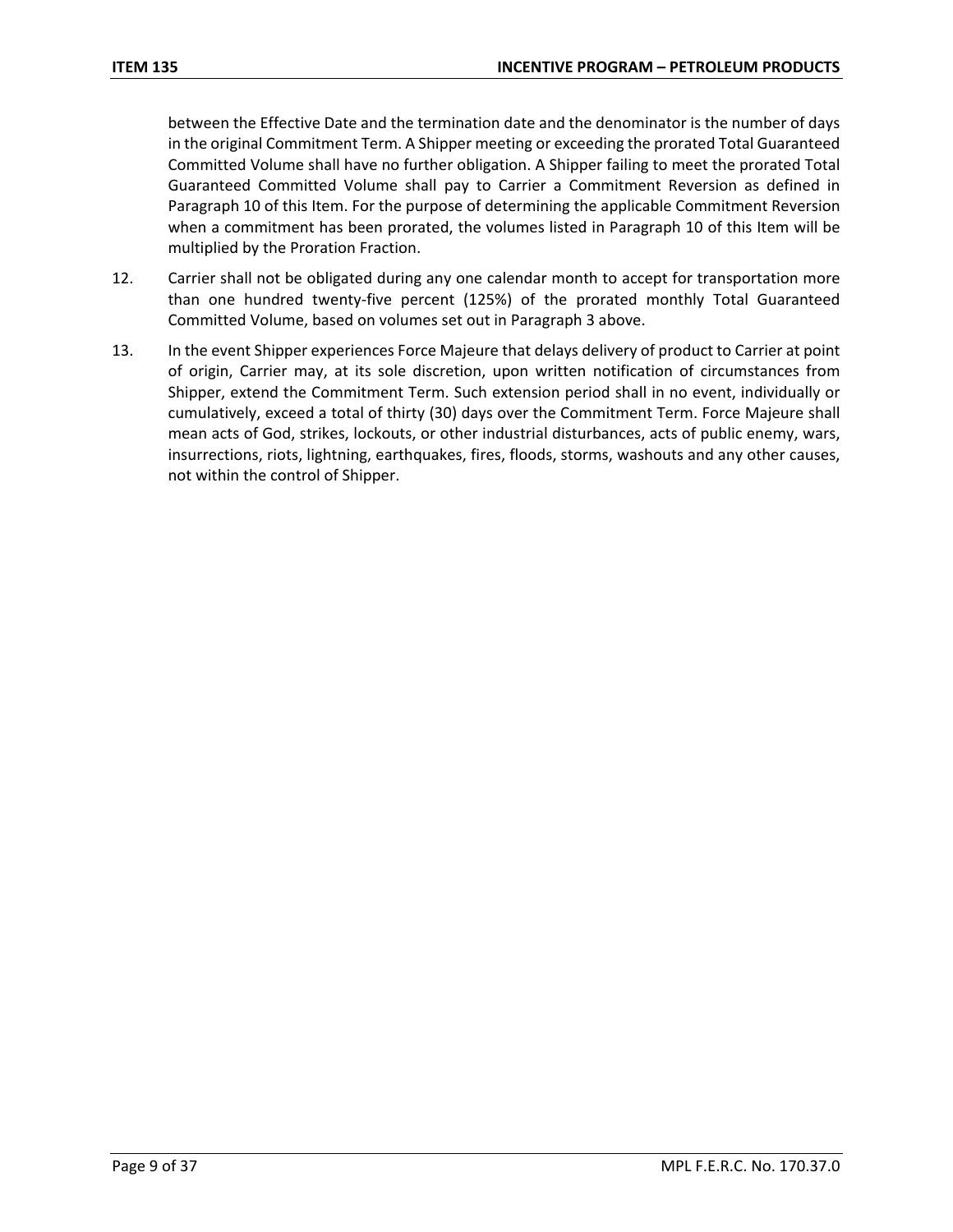# **Incentive Rates**

*(Rates in Cents Per Barrel)* **[U]** Unchanged. All rates on this page are unchanged.

Rates in Item 136 are governed by the Rules and Regulations provided in F.E.R.C. No. 157.29.1, Supplements thereto and reissues thereof.

| <b>ITEM NO.</b> |                                                                                            | <b>FIRST TIER</b><br><b>INCENTIVE RATES</b><br>$(0 - 5,500,000$ bbls) | <b>SECOND TIER</b><br><b>INCENTIVE RATES</b><br>$(> 5,550,000$ bbls) |
|-----------------|--------------------------------------------------------------------------------------------|-----------------------------------------------------------------------|----------------------------------------------------------------------|
|                 | <b>FROM</b>                                                                                | TO:<br><b>‡ Chippewa Falls, WI</b>                                    |                                                                      |
|                 | Duncan, OK                                                                                 | 496.60                                                                | 469.05                                                               |
|                 | Kansas<br>(Coffeyville, El Dorado)                                                         | 417.84                                                                | 394.63                                                               |
| 136             | OK Central<br>(Ponca City, Tulsa)                                                          | 417.84                                                                | 394.63                                                               |
|                 | Minneapolis, MN<br>(Pine Bend, St. Paul<br>Park, Minneapolis<br>(Roseville),<br>Rosemount) | 116.29                                                                | 109.84                                                               |
|                 | Superior, WI                                                                               | 252.06                                                                | 238.04                                                               |
|                 | Wichita, KS                                                                                | 473.51                                                                | 447.22                                                               |
|                 | McPherson, KS                                                                              | 436.05                                                                | 411.81                                                               |
|                 | Wynnewood, OK                                                                              | 489.84                                                                | 462.60                                                               |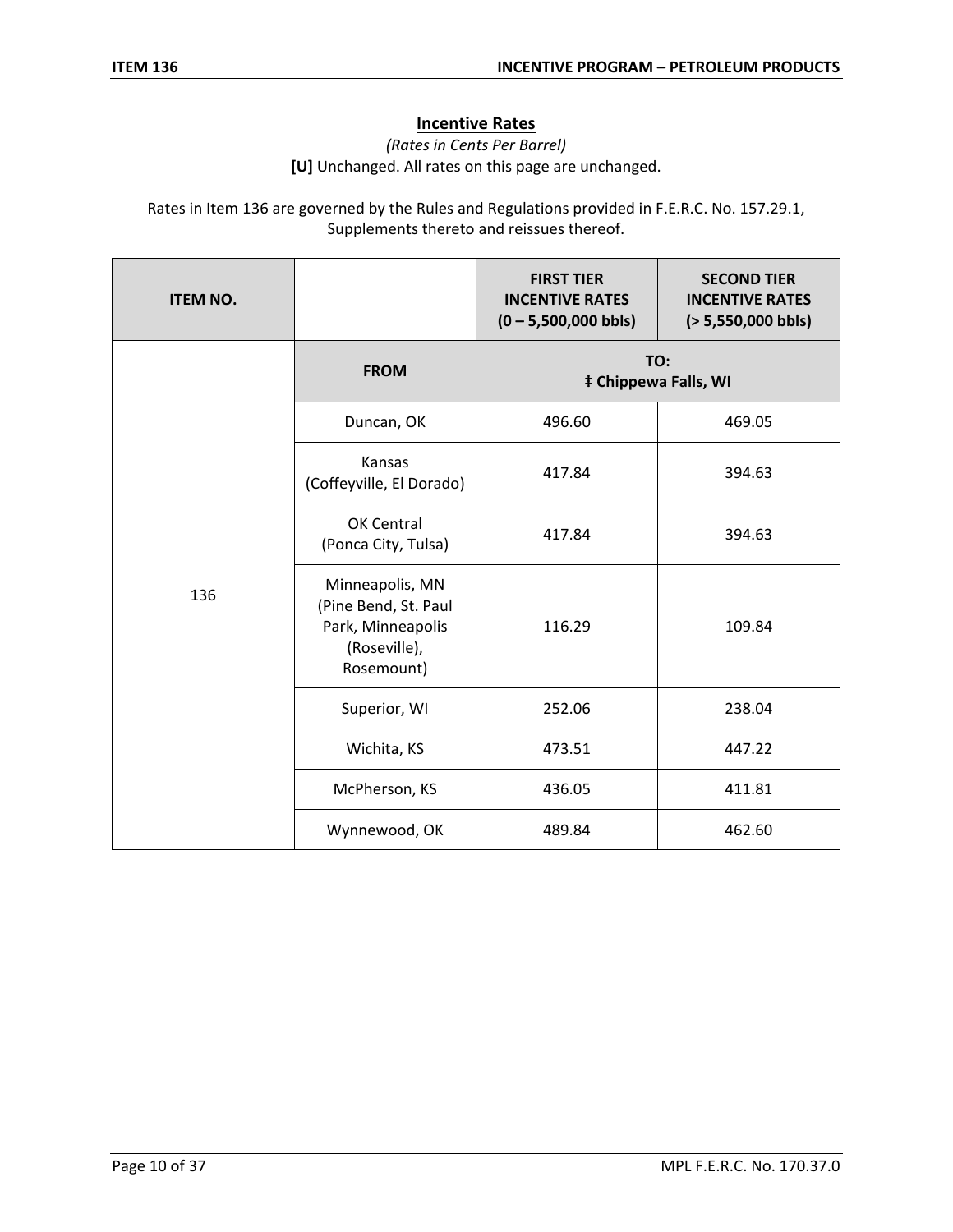#### **ITEM NO. 165 TEN-YEAR INCENTIVE PROGRAM**

#### **Origins:**

From Incentive Origins: Duncan, OK; Kansas; Oklahoma-Central; Wynnewood, OK; McPherson, KS and Minneapolis

#### **Destinations:**

To Incentive Destinations: Des Moines, IA; Kansas City, KS (Fairfax and/or Olathe); Omaha (MPL), NE; Tulsa, OK and Wichita, KS

1. Rates corresponding to this Item (Item 166: Ten Year Incentive Rates herein) apply to Supplier deliveries of Petroleum Products at the Incentive Destinations from any Incentive Rate Origins or Origin Groups as defined in Item 166 herein. The Incentive Destinations under this Item shall be defined as any of the Carrier's destinations identified in Paragraph 3 of this Item.

Any Supplier, the authorized party via Carrier's ATLAS system who delivers Petroleum Products out of the system, desiring to avail themselves of the Incentive Rates as set forth herein must satisfy all of the following provisions to be a "Participating Supplier":

- a. A Participating Supplier must enter into a prior written commitment with Carrier,
- b. The Commitment Term shall be ten-years (120 months), but not longer than the effectiveness of this Item or any successive issues, reissues and amendments thereto,
- c. The Effective Date of this commitment will be no sooner than than the first day of the first calendar month following receipt by Carrier of the executed written commitment from Participating Supplier, and
- d. The Total Guaranteed Committed Volume shall be equal to the amounts specified in Paragraph 3 of this Item.
- 2. In addition to the terms and conditions contained in this Item, all applicable rules and regulations in MPL's F.E.R.C. No. 157.29.1, supplements thereto and reissues thereof, also apply.
- 3. The Total Guaranteed Committed Volume under this Item shall be equal to 90,885,000 barrels over the ten year (120 month) Commitment Term. The Total Guaranteed Committed Volume shall be comprised of all the barrels delivered by Carrier for the Participating Supplier to the following Carrier destinations.

| Incentive Destinations | Des Moines, IA                          |
|------------------------|-----------------------------------------|
|                        | Kansas City, KS (Fairfax and/or Olathe) |
|                        | Omaha (MPL), NE                         |
|                        | Tulsa, OK                               |
|                        | # Wichita, KS                           |

In addition to the Total Guaranteed Committed Volume requirement, Carrier must deliver for Participating Supplier a Minimum Two-Year (24 month) Destination Guaranteed Committed Volume equal to 18,177,000 barrels comprised of the following Incentive Destinations over a consecutive two-year (24 month) period.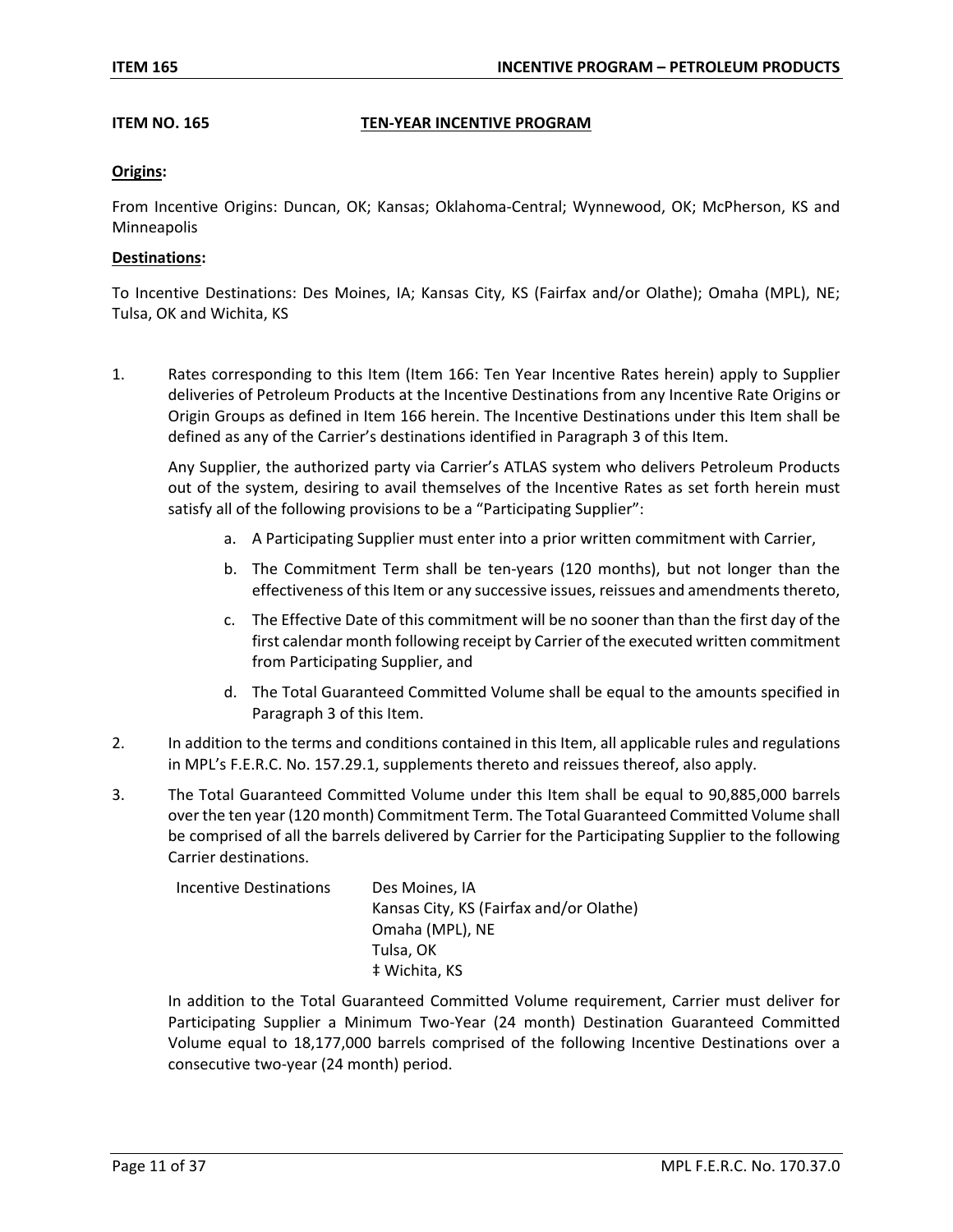|                                              | Minimum Two-Year (24 month)        |
|----------------------------------------------|------------------------------------|
| Incentive Destinations                       | <b>Destination Guaranteed</b>      |
|                                              | <b>Committed Volumes (barrels)</b> |
| Des Moines, IA                               | 1,204,500                          |
| Kansas City, KS (Fairfax and/or Olathe)      | 9,855,000                          |
| Omaha (MPL), NE                              | 547,500                            |
| Tulsa, OK                                    | 4,380,000                          |
| # Wichita, KS                                | 2,190,000                          |
| TOTAL Minimum Two-Year (24 month) Commitment | 18,177,000                         |

- 4. Qualifying volumes that will apply toward the Total Guaranteed Committed Volume and the Minimum Two-Year (24 month) Destination Guaranteed Committed Volume obligation during the Commitment Term shall include:
	- a. All volumes delivered from any origin at the Incentive Destinations defined in Paragraph 3 by Carrier for the Participating Supplier, and
	- b. All volumes delivered from any origin at the Incentive Destinations defined in Paragraph 3 by Carrier for a supplier other than Participating Supplier, for which the volume is delivered to a final destination owned by the Participating Supplier and who is identified as the consignee on the bill of lading. Carrier may require Participating Supplier to provide satisfactory documentation for verification of any volumes delivered pursuant to this provision.
- 5. Any volumes delivered by Carrier for Participating Shipper under this Item shall not be eligible for any other Item of this Tariff.
- 6. Volumes moved under the corresponding Volume Incentive Program in Item 265 of K.C.C. No. 43, and Item 265 of O.C.C. No. 14.20.0, supplements thereto and reissues thereof, may apply towards the Total Guaranteed Committed Volumes and the Minimum Two-Year (24 month) Destination Guaranteed Committed Volumes in this Item. Similarly, volumes moved under this Item may apply towards the Total Guaranteed Committed Volume and the Minimum Two-Year (24 month) Destination Guaranteed Committed Volume in the corresponding Volume Incentive Program in the intrastate tariff publications listed hereinabove, supplements thereto and reissues thereof.
- 7. The Incentive Rate will be applied only to volumes delivered by Carrier for Participating Supplier that Participating Supplier is the named supplier at the Incentive Destinations defined in Paragraph 3 from the eligible Incentive Rate Origins or Origin Groups as defined in Item 166 herein during the Commitment Term. No volumes that qualify under 4(b) above will receive the Incentive Rate.
- 8. Carrier may adjust the Incentive Rates set out in Item 166 at any time by the same percentage change as the corresponding base rate is adjusted. If Carrier elects not to take an allowed increase in a given year, Carrier may take the cumulative allowed increases in any subsequent year. Adjustment of the Incentive Rates is contingent upon the effectiveness of such rates as allowed by the Federal Energy Regulatory Commission. If for any reason, the Federal Energy Regulatory Commission orders an investigation or suspension of Carrier's tariff, Carrier shall have the right to terminate its obligations under this Item by providing sixty (60) days written notice to Participating Supplier. Carrier may terminate this commitment as to any Incentive Destination upon ninety (90) days prior written notice if the Carrier sells any or all of its pipelines connecting or supplying the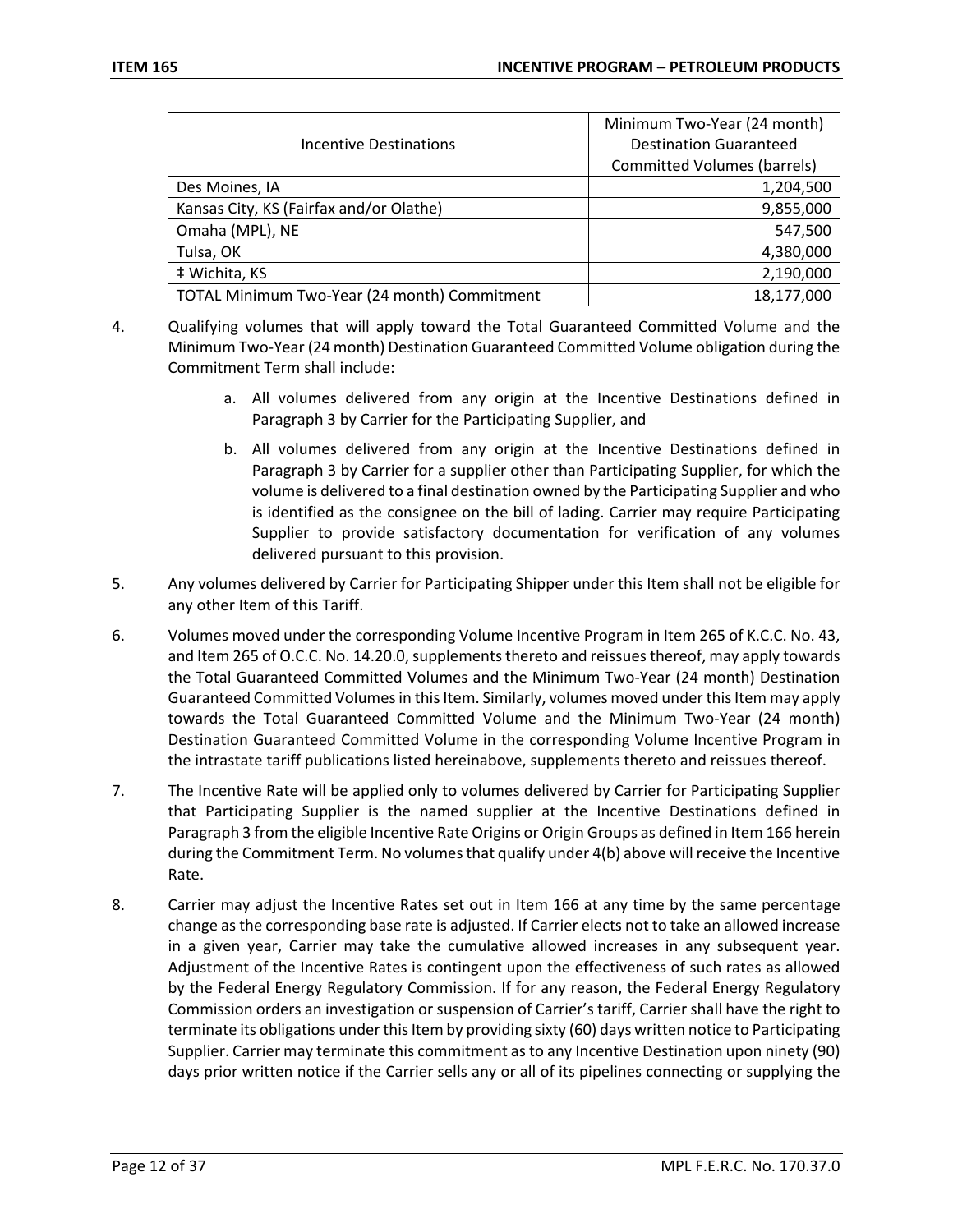Incentive Destination and such sale would significantly impair Carrier's ability to perform its obligations as to such Incentive Destination under this Item.

- 9. Carrier will invoice at the time of shipment and at rates set out in the following tariff publications as applicable: Items 200, 201, 203, 204, 205 and 255 of MPL's F.E.R.C. No. 160.39.2, and any successive issues, reissues and amendments thereto of these tariff publications. After the end of each month, Carrier will calculate the difference between the rate invoiced and the applicable Incentive Rate defined in Item 166 for volumes delivered in the Participating Supplier's name during the previous month at the Incentive Destinations from all eligible Incentive Rate Origins or Origin Groups, and will issue a payment to Participating Supplier.
- 10. At the end of each two-year (24 month) period from the commitment Effective Date, if the Participating Supplier did not meet the Minimum Two-Year (24 month) Destination Guaranteed Committed Volume at one or more Destinations, the Participating Supplier will pay a Commitment Reversion equal to the difference between the total Minimum Two-Year (24 month) Destination Guaranteed Committed Volume for each Destination requirement and the actual qualifying volumes, as defined in Paragraph 4(a) and 4(b) above, delivered to that Destination during the two-year (24 month) period multiplied by the Incentive Rate defined in Item 166 from Kansas Origins to the respective Destination in effect at the end of the two-year (24 month) period. No volumes shall be carried forward to meet the Minimum Two-Year (24 month) Destination Guaranteed Committed Volume in subsequent years.
- 11. Carrier shall not be obligated during any one calendar month to deliver more than one hundred fifty percent (150%) of the prorated monthly Minimum Two-Year (24 month) Destination Guaranteed Committed Volume, based on volumes set out in Paragraph 3 above.
- 12. If a Participating Supplier fails to meet the Minimum Two-Year (24 month) Destination Guaranteed Committed Volume, and that failure is the direct result of the Carrier's inability to provide service, the Total Guaranteed Committed Volume and/or the Minimum Two-Year (24 month) Destination Guaranteed Committed Volume, shall be reduced prorata on a day for day basis for each day that the Carrier was unable to provide service. The Participating Supplier must assert its claim of Carrier's failure to provide service in writing to Carrier within the first ten (10) days of the month following the event of Carrier's failure to provide service. The Participating Supplier will bear the burden of proof in showing that Carrier's failure to provide service did, in fact, result in the Participating Supplier's failure to meet its commitment obligations.
- 13. In the event Participating Supplier withdraws all business activities as a result of the sale of assets to a non-affiliated third party within a market area defined herein, Participating Supplier shall provide to the other party Carrier, a 90 day prior written notification of such sale and/or event. The notification must detail the circumstances involved in the exiting of the defined market area. Upon Carrier's receipt of notification, Carrier shall reduce the Total Guaranteed Committed Volume and/or the Minimum Two-Year (24 month) Destination Guaranteed Committed Volume for the defined market area on a prorated basis. The Commitment Reversion defined in paragraph 10 herein, shall be administered on a prorated basis subject to the provisions of this paragraph.
- 14. In the event Participating Supplier experiences Force Majeure that delays delivery of product to Carrier at point of origin, Carrier may, at its sole discretion, upon written notification of circumstances from Participating Supplier, extend the Commitment Term. Such extension period shall in no event, individually or cumulatively, exceed a total of thirty (30) days over the Commitment Term. Force Majeure shall mean acts of God, strikes, lockouts, or other industrial disturbances, acts of public enemy, wars, terrorists, insurrections, riots, lightning, earthquakes,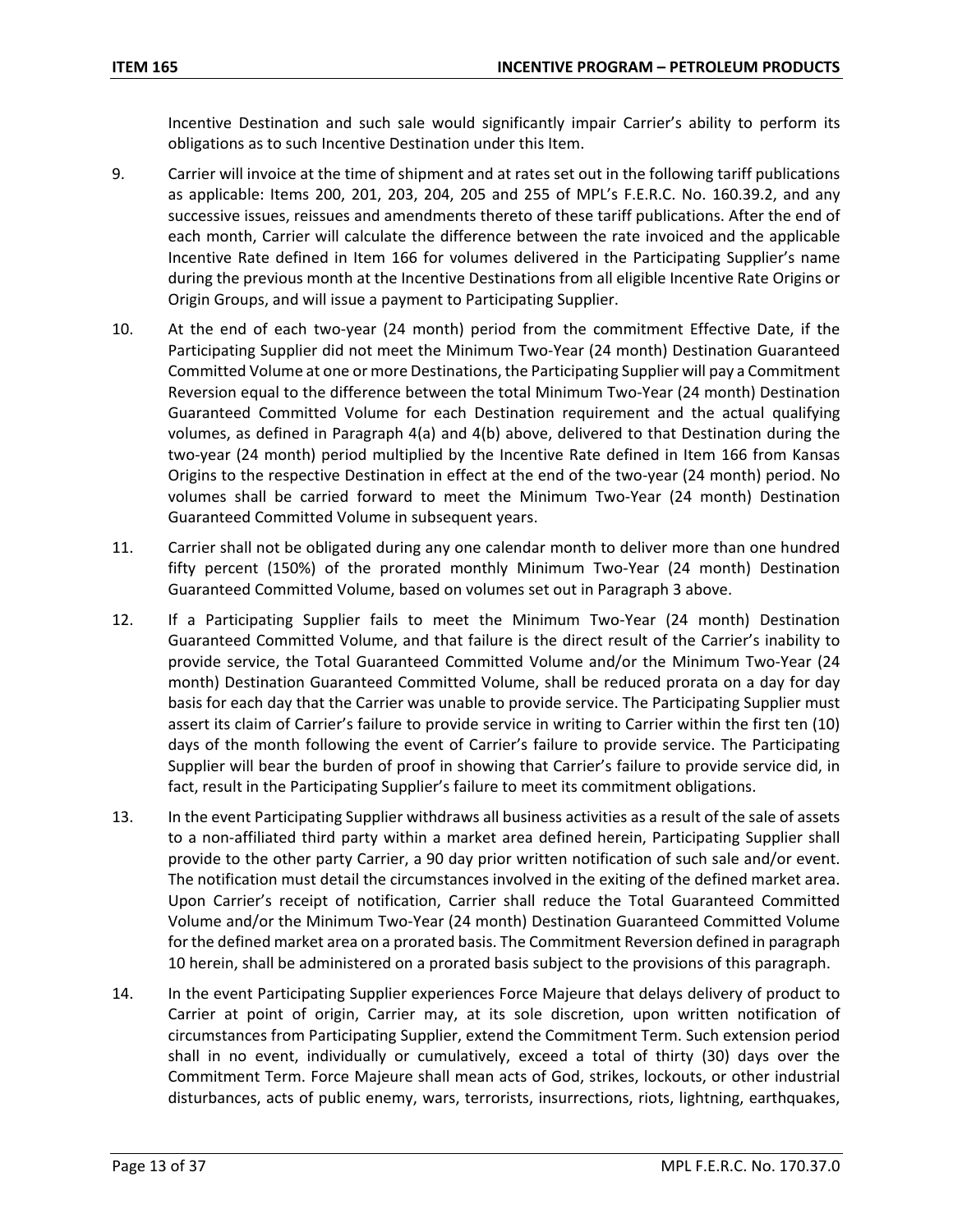fires, floods, storms, washouts and any other causes, not within the control of Participating Supplier.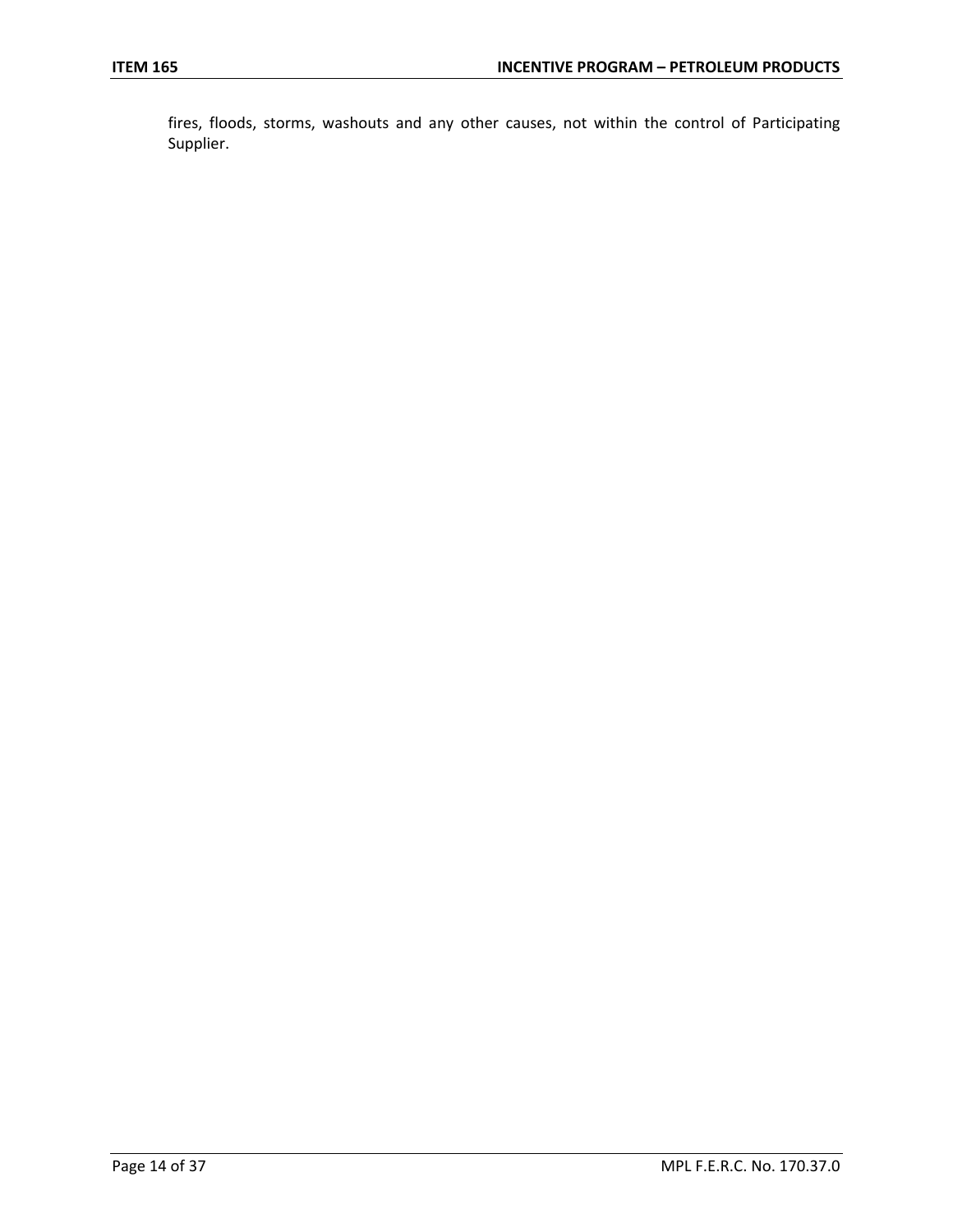# **Ten-Year Incentive Rates**

*(Rates in Cents per Barrel)* **[U]** Unchanged. All rates on this page are unchanged.

Rates in Table 166 are governed by the Rules and Regulations provided in F.E.R.C. No. 157.29.1, Supplements thereto and reissues thereof.

|                    |                                                  | <b>FROM</b> |                                                  |                                                           |                  |                         |                                                                                                      |
|--------------------|--------------------------------------------------|-------------|--------------------------------------------------|-----------------------------------------------------------|------------------|-------------------------|------------------------------------------------------------------------------------------------------|
| <b>ITEM</b><br>NO. | <b>TO</b>                                        | Duncan, OK  | Kansas<br>Origins<br>(Coffeyville,<br>El Dorado) | Oklahoma-<br>Central<br>Origins<br>(Ponca City,<br>Tulsa) | Wynnewood,<br>OK | McPherson,<br><b>KS</b> | Minneapolis<br>Origins<br>(Pine Bend,<br>St. Paul Park,<br>Minneapolis<br>(Roseville),<br>Rosemount) |
| 166                | Des Moines,<br>IA                                | 280.94      | 223.09                                           | 223.09                                                    | 275.95           | 237.14                  | 223.09                                                                                               |
|                    | Kansas City, KS<br>(Fairfax<br>and/or<br>Olathe) | 214.94      | $119.45^{(b)}$                                   | 162.43                                                    | 210.40           | $129.33^{(b)}$          | 239.06                                                                                               |
|                    | Omaha (MPL),<br><b>NE</b>                        | 224.34      | 173.54                                           | 173.54                                                    | 219.98           | 184.67                  | 171.55                                                                                               |
|                    | Tulsa, OK                                        | 99.16       | 49.94                                            | 49.94 (a)                                                 | 94.94 $(a)$      | 60.72                   |                                                                                                      |
|                    | # Wichita, KS                                    | 121.82      | 59.21 <sup>(b)</sup>                             | 72.59                                                     | 117.53           |                         |                                                                                                      |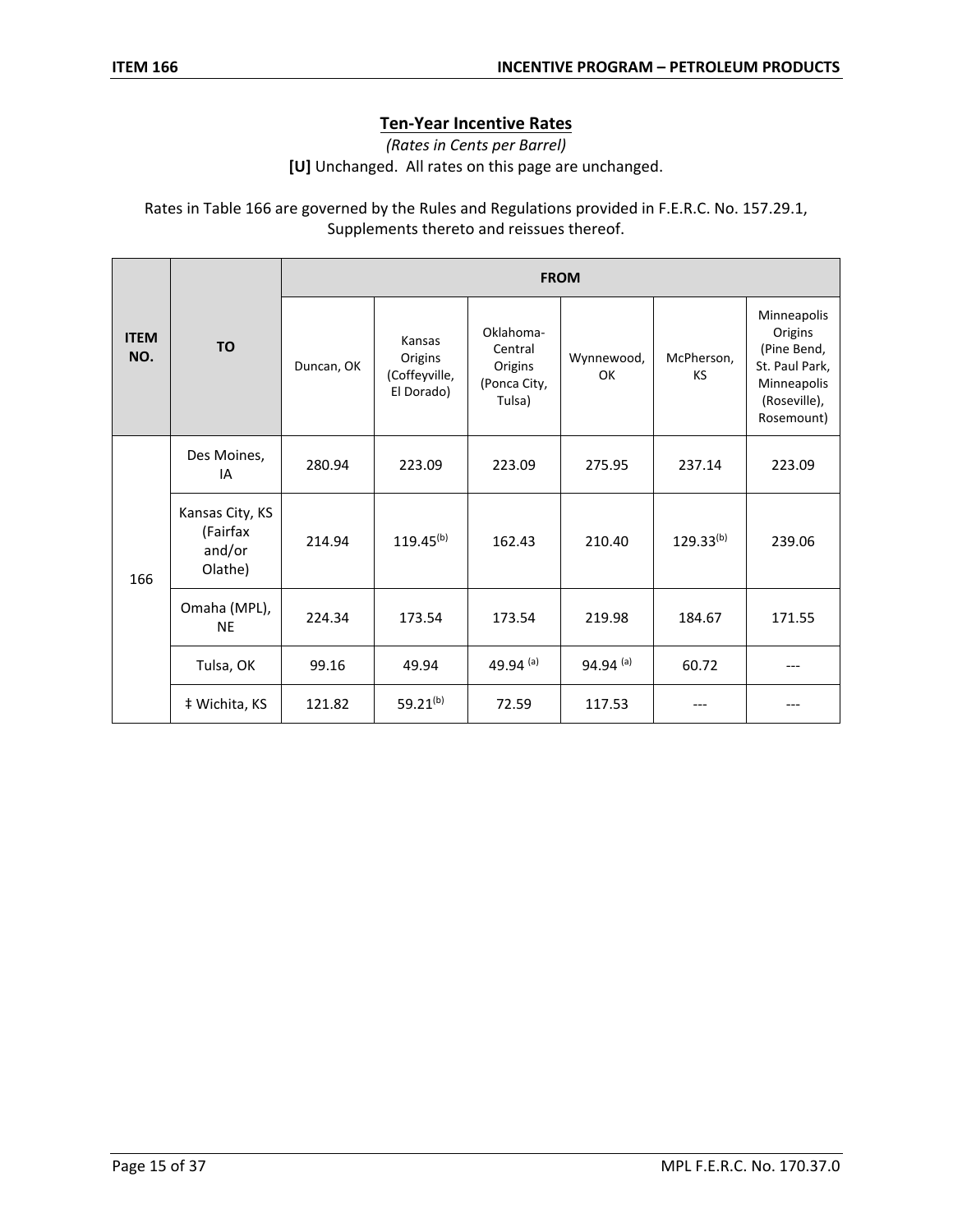#### **ITEM NO. 180 TEN-YEAR TIER INCENTIVE PROGRAM**

#### **Origins:**

From Points in; Duncan, OK; McPherson, KS; Kansas; Oklahoma-Central; Wichita, KS; and Wynnewood, OK **Origins** 

#### **Destinations:**

To: Des Moines, IA, Kansas City (Santa Fe), KS and Lincoln (BN), NE

1. Rates corresponding to this Item (Item 181: First Tier Incentive Rates and Item 182: Second Tier Incentive Rates herein) apply to deliveries of Petroleum Products to the Incentive Destinations from any Incentive Rate Origin or Origin Group as defined in Items 181 and 182 herein. The Incentive Destinations under this Item shall be defined as any of Carrier's destinations identified in Paragraph 3 of this Item.

Shippers desiring to avail themselves of the Incentive Rates, as set forth herein must satisfy all of the following provisions.

- Shippers must enter into a prior written commitment with Carrier.
- The Commitment Term shall be one-hundred twenty (120) months, but not longer than the effectiveness of this Item or any successive issues, reissues and amendments thereto.
- The Effective Date of this commitment will be on the first day of the first calendar month following receipt by Carrier of the executed written commitment.
- The Total Guaranteed Committed Volume shall be greater than or equal to the amounts specified in Paragraph 3 of this Item.
- 2. In addition to the terms and conditions contained in this Item, all applicable rules and regulations in MPL's F.E.R.C. No. 157.29.1, supplements thereto and reissues thereof, also apply.
- 3. The Total Guaranteed Committed Volume under this Item shall be greater than or equal to 45,500,000 barrels over the one-hundred twenty (120) month Commitment Term. The Total Guaranteed Committed Volume shall be comprised of all the barrels delivered by Carrier for Shipper to the following destinations:

| Destination                  | Total Destination Guaranteed Committed Volume (barrels) |
|------------------------------|---------------------------------------------------------|
| Des Moines, IA               | 7.000.000                                               |
| ‡ Kansas City (Santa Fe), KS | 14.000.000                                              |
| ‡ Lincoln (BN), NE           | 20,000,000                                              |

- 4. The Incentive Rate will only be applied to volumes delivered at the Incentive Destinations which were delivered by Carrier for the Shipper during the Commitment Term from any Incentive Rate Origin or Origin Group set out in Items 181 and 182 herein.
- 5. All volumes to which a Participating Shipper holds title, in its name, at the time of delivery at the Incentive Destination defined in Paragraph 3 hereinabove, will apply toward the Tier Rate Threshold, Total Guaranteed Committed Volume and Total Destination Guaranteed Committed Volume obligation during the Commitment Term. Title transfer of eligible barrels from another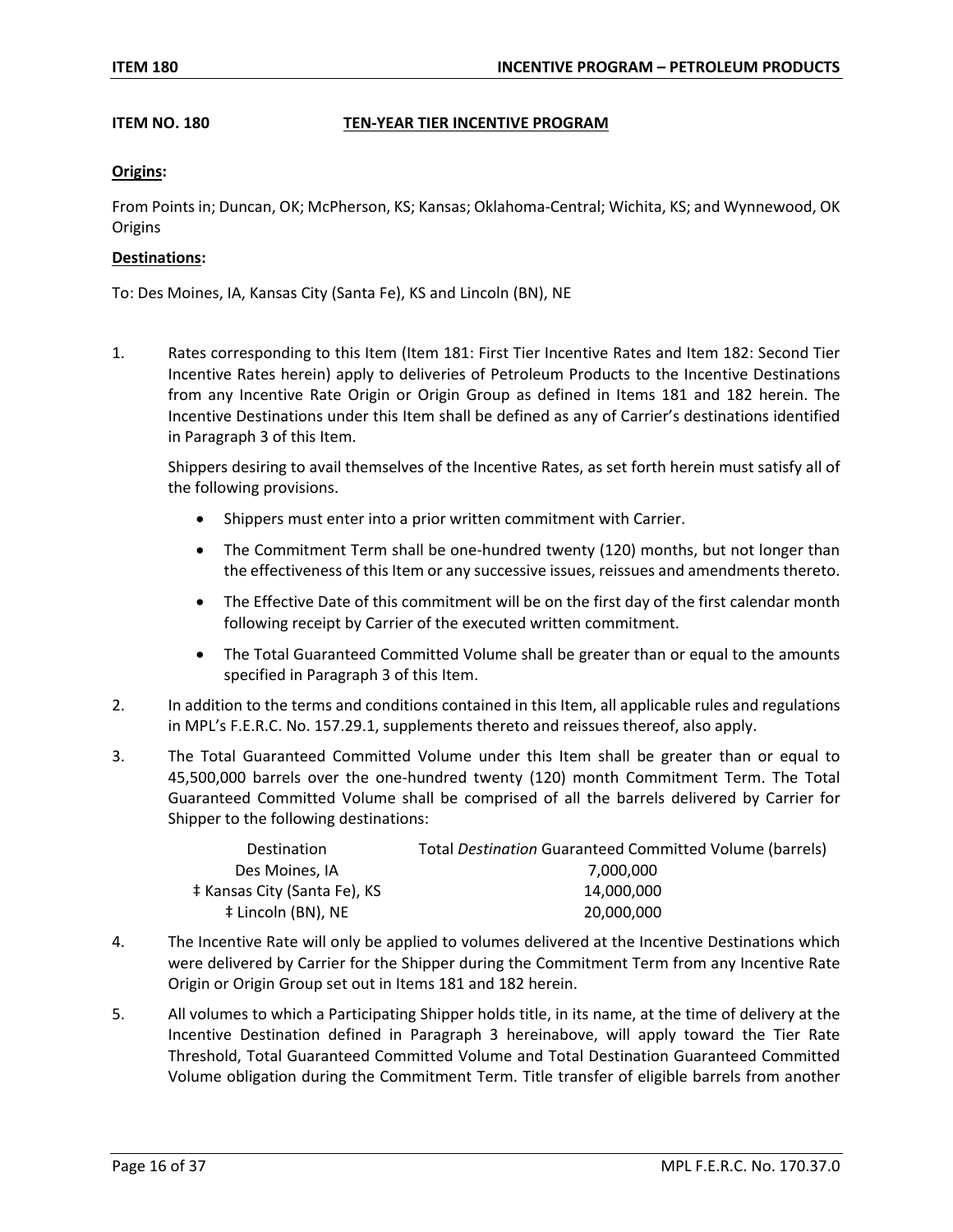Shipper or Shippers to Participating Shipper must occur prior to time of delivery at the Incentive Destination.

- 6. Volumes moved under any other Item of this Tariff will not apply towards the Tier Rate Threshold, Total Guaranteed Committed Volume and the Total Destination Guaranteed Committed Volume required under this Item. However, volumes moved under the corresponding Volume Incentive Program in Item 290 of K.C.C. No. 43, Supplements thereto and reissues thereof, may apply towards the Tier Rate Threshold, Total Guaranteed Committed Volume and the Total Destination Guaranteed Committed in this Item. Similarly, volumes moved under this Item may apply towards the Tier Rate Threshold, Total Guaranteed Committed Volume and the Total Destination Guaranteed Committed Volume in the corresponding Volume Incentive Program in the intrastate tariff publication listed hereinabove.
- 7. Any volumes delivered by Carrier for Shipper under this Item shall not be eligible for any other Item of this Tariff.
- 8. Carrier will invoice the Shipper at the time of shipment and at rates set out in Item 200, 201, 203, 204, 240 and 255 of MPL's F.E.R.C. No. 160.39.2, and any successive issues, reissues and amendments thereto of these tariff publications. After the end of each month, Carrier will calculate the difference between the rate invoiced and the Incentive Rate for volumes delivered during the previous month at the Incentive Destination for the Shipper from all eligible Incentive Rate Origins or Origin Groups, and will issue a payment to Shipper. Shipper will bear all other applicable charges in MPL's' F.E.R.C. No. 157.29.1, and any successive issues, reissues and amendments thereto.
- 9. Carrier may increase the rates set out in Item 181 and Item 182 if the corresponding base rate in Items 200, 201, 203, 204, 240 and 255 of MPL's F.E.R.C. No. 160.39.2, and any successive issues, reissues and amendments thereto, is increased. The increase will be limited to the same percentage as the corresponding base rate increase. However, if Carrier elects not to take an allowed increase in a given year, then it may take the cumulative increase from the previous increase set forth in this Paragraph in subsequent Contract Years.
- 10. If required, the Shipper shall furnish security in a form satisfactory to Carrier and adequate and sufficient to guarantee any payments, which may come due under this commitment.
- 11. At the end of the Commitment Term, if the Shipper did not meet the Total Destination Guaranteed Committed Volume at one or more Destinations, the Shipper will pay a Destination Commitment Reversion equal to the difference between the Total Destination Guaranteed Committed Volume for each Destination requirement and the actual volume delivered to that Destination during the Commitment Term multiplied by the weighted average First Tier Incentive Rate in effect on the last day of the term to the respective Destination.

In addition, if the Shipper did not meet the Total Guaranteed Committed Volume during the Commitment Term, the Shipper will pay a Commitment Reversion equal to the difference between the Total Guaranteed Committed Volume and the actual volume delivered during the Commitment Term less any volume for which a Destination Commitment Reversion has already been paid for the respective Destinations during the Commitment Term, multiplied by the volume weighted average First Tier Incentive Rate in effect on the last day of the term.

12. If a Shipper fails to meet the Total Guaranteed Committed Volume and/or the Destination Guaranteed Commitment Volume, and that failure is the direct result of the Carrier's inability to provide service, the Total Guaranteed Committed Volume and/or the Total Destination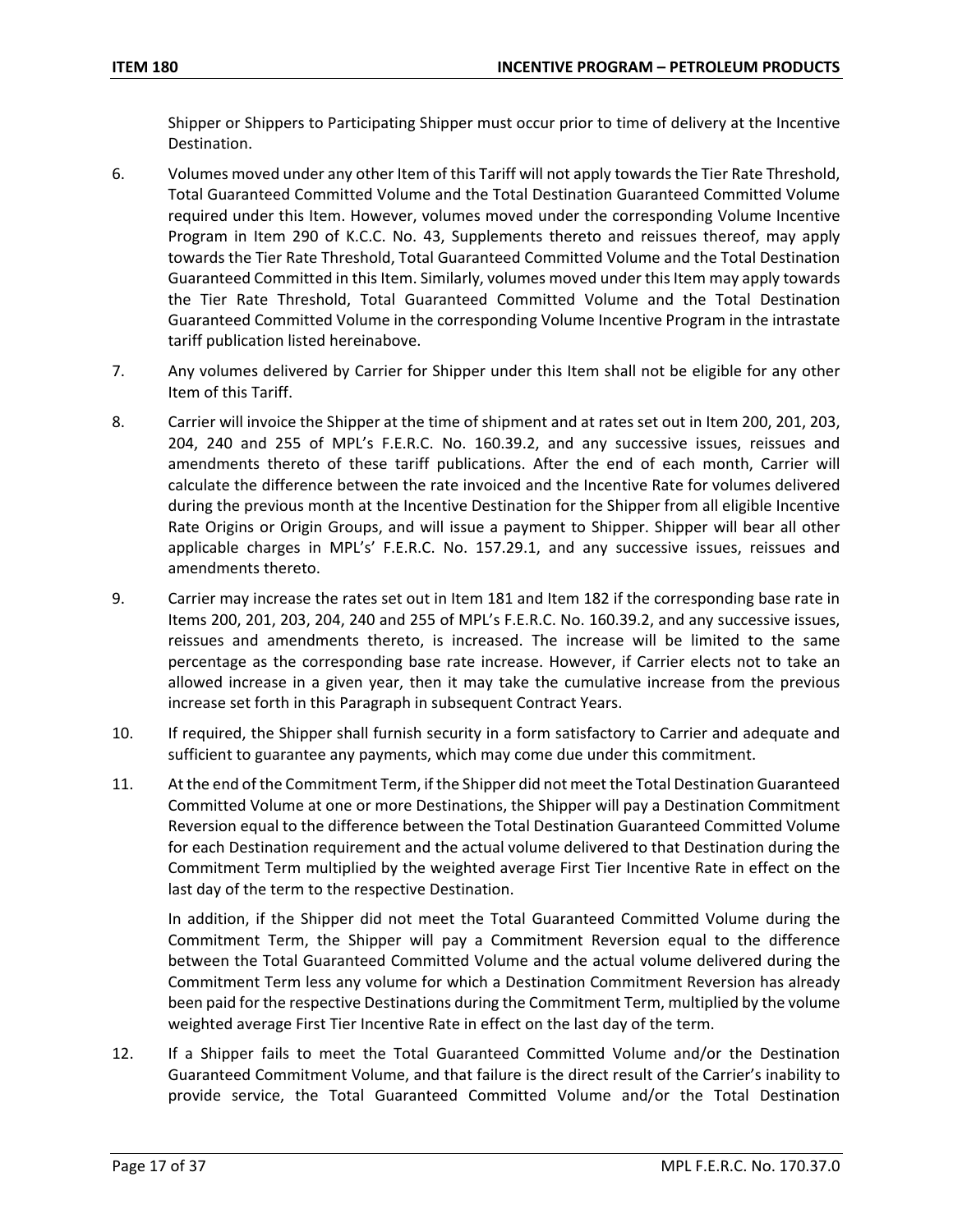Guaranteed Committed Volume shall be reduced prorata on a day for day basis for each day that the Carrier was unable to provide service. The Supplier must assert its claim of Carrier's failure to provide service in writing to Carrier within the first ten (10) days of the month following the event of Carrier's failure to provide service. The Supplier will bear the burden of proof in showing that Carrier's failure to provide service did, in fact, result in the Supplier's failure to meet its commitment obligations.

- 13. Carrier shall not be obligated during any one calendar month to deliver more than one hundred twenty-five percent (125%) of the prorated monthly Total Destination Guaranteed Committed Volume, or the prorated monthly Total Guaranteed Committed Volume less the prorated monthly Total Destination Guaranteed Committed Volumes, based on volumes set out in Paragraph 3 above.
- 14. In the event Shipper experiences Force Majeure that delays delivery of product to Carrier at point of origin, Carrier may, at its sole discretion, upon written notification of circumstances from Shipper, extend the Commitment Term. Such extension period shall in no event, individually or cumulatively, exceed a total of thirty (30) days over the Commitment Term. Force Majeure shall mean acts of God, strikes, lockouts, or other industrial disturbances, acts of public enemy, wars, insurrections, riots, lighting, earthquakes, fires, floods, storms, washouts and any other causes, not within the control of Shipper.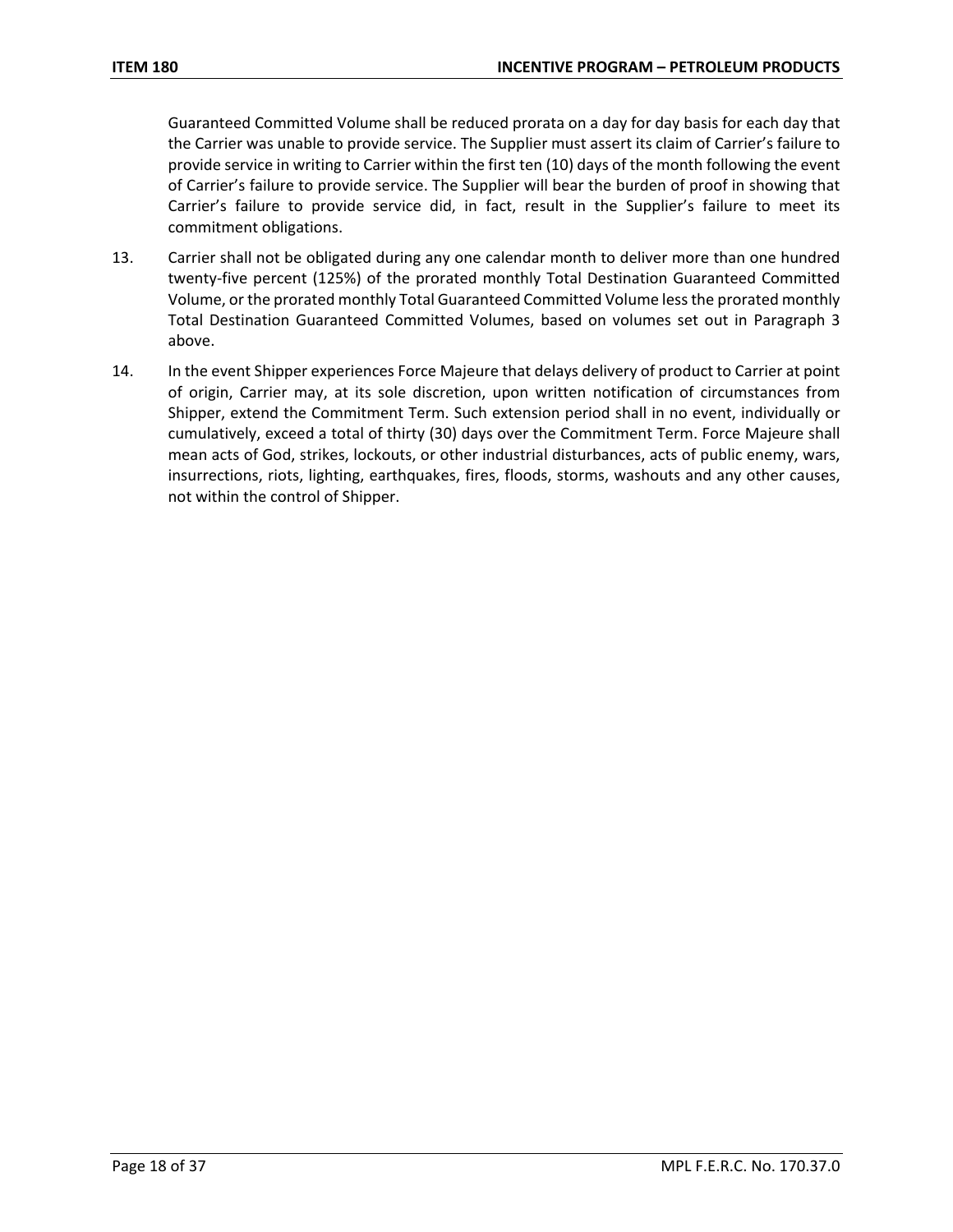# **Incentive Rates**

*(Rates in cents per Barrel)* **[U]** Unchanged. All rates in Items 181 & 182 are unchanged.

Rates in Item 181 and 182 are governed by the Rules and Regulations provided in F.E.R.C. No. 157.29.1, Supplements thereto and reissues thereof.

## **FIRST TIER INCENTIVE RATES**

 $(0 - 45,500,000 \text{ b}$ 

|                 |                                         | <b>TO</b>      |                                 |                    |  |
|-----------------|-----------------------------------------|----------------|---------------------------------|--------------------|--|
| <b>ITEM NO.</b> | <b>FROM</b>                             | Des Moines, IA | ‡ Kansas City<br>(Santa Fe), KS | # Lincoln (BN), NE |  |
|                 | Duncan, OK                              | 267.81         | 237.76                          | 253.09             |  |
|                 | Kansas<br>(Coffeyville, El<br>Dorado)   | 212.22         | 131.97 <sup>(b)</sup>           | 200.32             |  |
| 181             | McPherson, KS                           | 227.87         | 147.06 <sup>(b)</sup>           | 217.42             |  |
|                 | Oklahoma-Central<br>(Ponca City, Tulsa) | 212.22         | 174.65                          | 200.32             |  |
|                 | Wichita, KS                             | 259.87         | 200.73                          | 245.55             |  |
|                 | Wynnewood, OK                           | 263.03         | 231.44                          | 248.55             |  |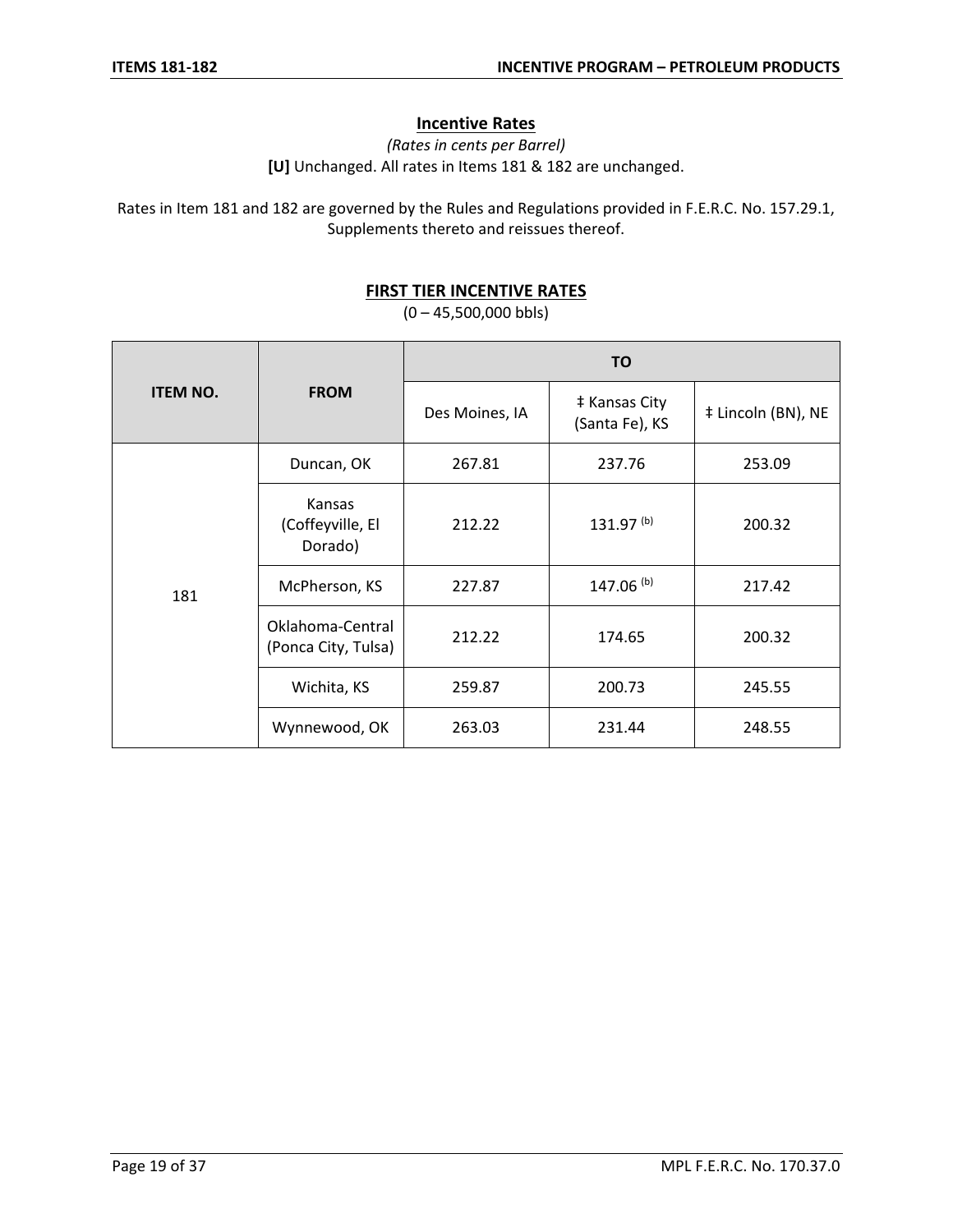# **ITEM NO. FROM TO** Des Moines, IA <br>(Santa Fe), KS  $\ddagger$  Lincoln (BN), NE 182 Duncan, OK | 253.91 | 222.30 | 233.57 Kansas (Coffeyville, El Dorado) 200.98 | 123.93<sup>(b)</sup> | 184.70 McPherson, KS | 216.71 | 138.96 <sup>(b)</sup> | 201.89 Oklahoma-Central Okianoma-Central 200.98 163.90 184.70 Wichita, KS | 246.36 | 188.49 | 226.58 Wynnewood, OK | 249.34 | 217.27 | 229.36

# **SECOND TIER INCENTIVE RATES**

(> 45,500,000 bbls)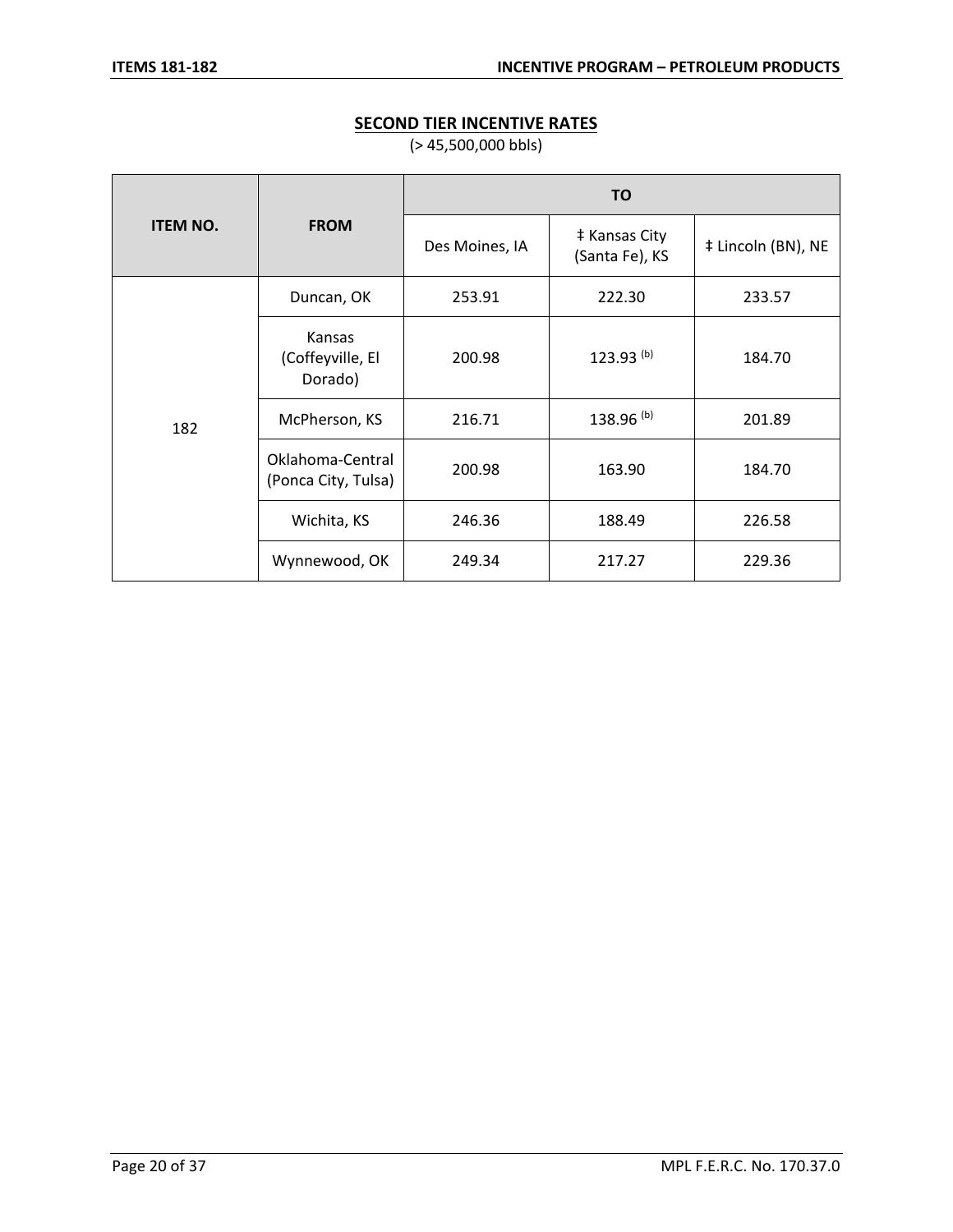#### **ITEM NO. 210 TWO-YEAR ANNUAL VOLUME INCENTIVE PROGRAM**

#### **Origins:**

From: Ponca City, OK; Tulsa, OK; Coffeyville, KS; El Dorado, KS; Duncan, OK; Wynnewood, OK; McPherson, KS; Houston, TX (East Houston, TX; Galena Park, TX; Pasadena-MVP, TX); Pasadena, TX (Phillips 66 Carrier, LLC Pasadena, TX; Kinder Morgan Pasadena, TX); TX; Texas City, TX (Galveston County)

#### **Destinations:**

To: North Little Rock (MPL), AR; North Little Rock (Others), AR

#### **1. Origins and Destinations**

Rates set forth in this Item apply to deliveries of Petroleum Products from the origins identified below to North Little Rock (MPL), AR and North Little Rock (Others), AR.

#### **2. Throughput Commitment**

Any customer desiring to participate in the Two-Year Annual Volume Incentive Program must enter into a prior written Volume Incentive Agreement with Carrier on or before February 1, 2022.

#### **3. Tariff Rules and Regulations.**

In addition to the terms and conditions contained in this item, all applicable charges, rules and regulations in MPL's F.E.R.C. No. 157.29.1, supplements thereto and reissues thereof, shall apply. For Petroleum Product accepted for transportation from Galena Park, TX East Houston, TX, Pasadena, TX (Phillips 66 Carrier, LLC Pasadena, TX; Kinder Morgan Pasadena, TX), Pasadena, TX-MVP, and Texas City, TX, the following exceptions will apply to MPL's F.E.R.C. No. 157.29.1:

- Exception to Item 30 Volume Corrections and Tender Deductions, Section B: A tender deduction of one-tenth of one percent (0.1%) by volume will be made on the quantity of Petroleum Product accepted for transportation.
- Exception to Item 28 Transmix Handling: Transmix occurring in the Carrier's system for movements under this item that cannot be combined with compatible products shall be retained in Carrier's custody for disposal by the Carrier on behalf of the Shippers to ensure efficient operations of the pipeline. The total Transmix accumulated in Carrier's system will be allocated to all Shippers in proportion to each Shipper's barrels received into the system from all Shippers in a calendar month. Carrier shall dispose of the Transmix for Shippers and provide to each Shipper the net proceeds from such disposition.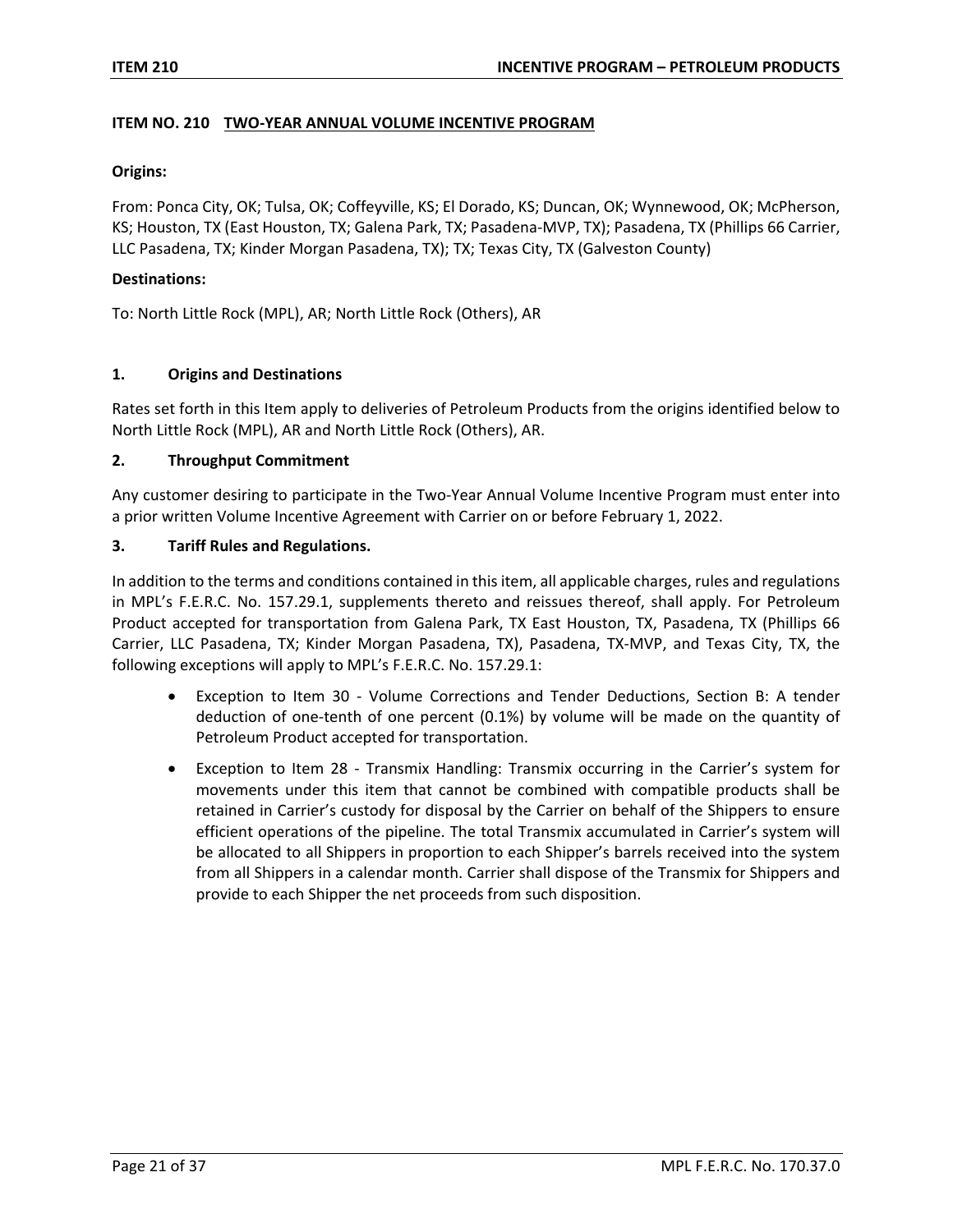# **4. Incentive Rates**

|                                  | <b>Volume Incentive Rates</b><br>Committed Volumes ≥ 547,500 Barrels/year |                                |  |  |
|----------------------------------|---------------------------------------------------------------------------|--------------------------------|--|--|
| <b>Origins</b>                   |                                                                           | Rates in cents per Barrel      |  |  |
|                                  | To:                                                                       | To:                            |  |  |
|                                  | North Little Rock (MPL), AR                                               | North Little Rock (Others), AR |  |  |
| Oklahoma Central                 |                                                                           |                                |  |  |
| (Ponca City, OK; Tulsa, OK)      |                                                                           |                                |  |  |
| or                               |                                                                           |                                |  |  |
| Kansas                           |                                                                           |                                |  |  |
| (Coffeyville, KS, El Dorado, KS) |                                                                           |                                |  |  |
| or                               | 260.72                                                                    | 270.21                         |  |  |
| McPherson, KS                    |                                                                           |                                |  |  |
| or                               |                                                                           |                                |  |  |
| Houston, TX                      |                                                                           |                                |  |  |
| (East Houston, TX; Galena Park,  |                                                                           |                                |  |  |
| TX; Pasadena-MVP, TX)            |                                                                           |                                |  |  |
| Duncan, OK                       |                                                                           |                                |  |  |
| or                               | 251.24                                                                    | 260.71                         |  |  |
| Wynnewood, OK                    |                                                                           |                                |  |  |
| Pasadena, TX                     |                                                                           |                                |  |  |
| (Phillips 66 Carrier LLC,        |                                                                           |                                |  |  |
| Pasadena, TX                     | 282.98                                                                    | 292.47                         |  |  |
| or                               |                                                                           |                                |  |  |
| Kinder Morgan Pasadena, TX       |                                                                           |                                |  |  |
| Texas City, TX                   | 284.95                                                                    |                                |  |  |
| (Galveston County)               |                                                                           | 294.44                         |  |  |

**[U]** Unchanged. All rates on this page are unchanged.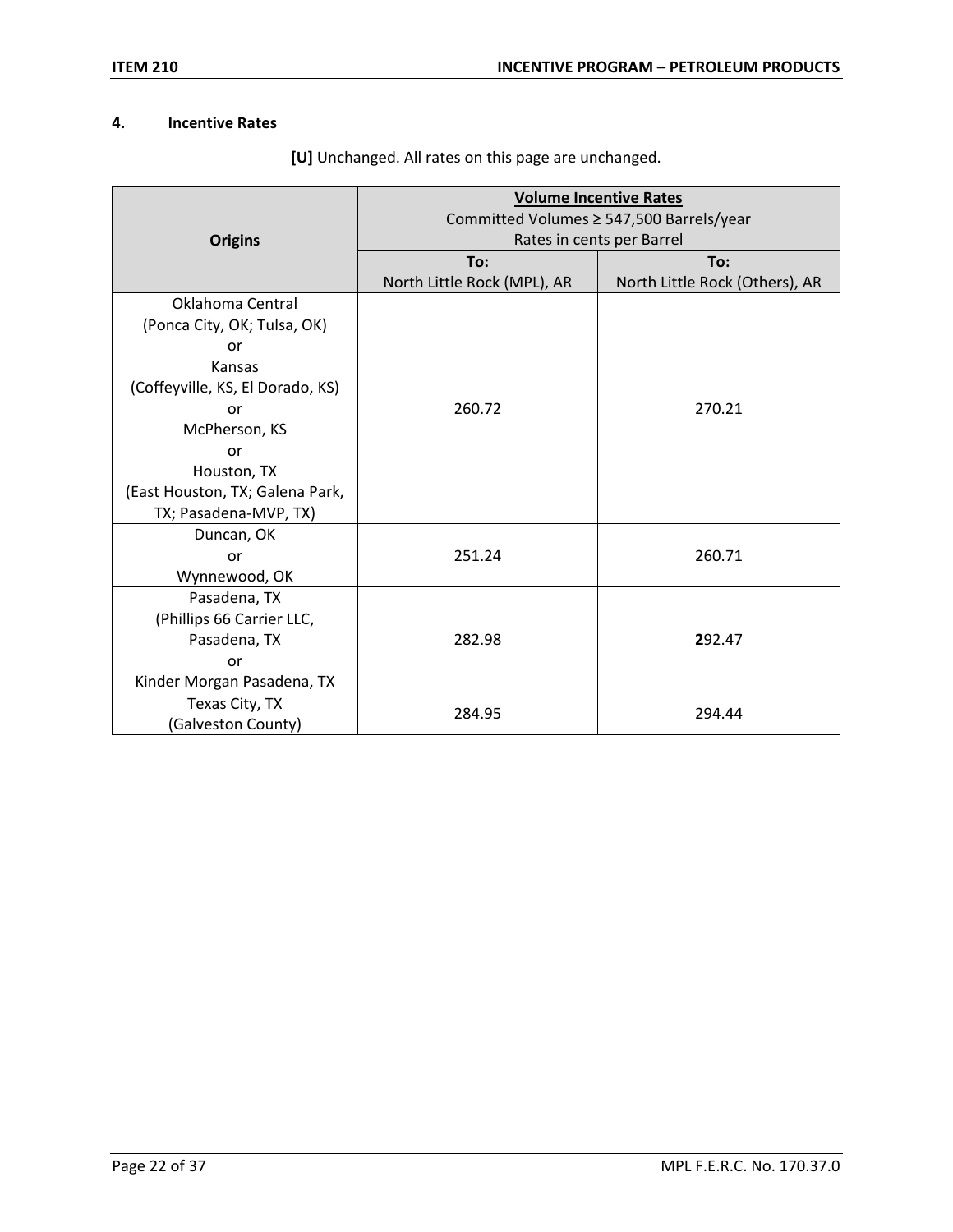#### **ITEM NO. 240 TWO-YEAR INCENTIVE PROGRAM**

#### **Origins:**

From: Wynnewood, OK

#### **Destinations:**

To: Kansas City, KS (Fairfax and/or Olathe); Oklahoma City (MPL), OK; Springfield, MO, Tulsa, OK, and North Little Rock, AR (MPL and Others)

1. Rates corresponding to this Item, as contained in Item 241, apply to Supplier deliveries of Petroleum Products at the Incentive Destinations from the Incentive Origin of Wynnewood, OK. The Incentive Destinations under this Item shall be defined as any of the Carrier's destinations identified in Paragraph 3 of this Item.

Any Supplier, the authorized party via Carrier's ATLAS system who delivers Petroleum Products out of the system, desiring to avail themselves of the Incentive Rates as set forth herein must satisfy all of the following provisions:

- a. Suppliers must enter into a prior written commitment with Carrier on or before November 1, 2021.
- b. The Commitment Term shall be twenty-four (24) months), but not longer than the effectiveness of this Item or any successive issues, reissues, and amendments thereto.
- c. The Effective Date of this commitment will be no sooner than the first day of the first calendar month following receipt by Carrier of an executed written commitment from the Supplier.
- d. The Total Guaranteed Committed Volume shall be equal to the amounts specified in Paragraph 3 of this Item.
- 2. In addition to the terms and conditions contained in this Item, all applicable rules and regulations in MPL's F.E.R.C. No. 157.29.1, supplements thereto and reissues thereof, also apply.
- 3. The Total Guaranteed Committed Volume under this Item shall be equal to 15,700,000 barrels over the twenty-four (24) month Commitment Term. The Total Guaranteed Committed Volume shall be comprised of all the barrels delivered by Carrier for the Supplier to the Carrier destinations of Kansas City, KS (Fairfax and/or Olathe), Oklahoma City (MPL), OK, Springfield, MO, Tulsa, OK, and North Little Rock, AR (MPL and Others).

Of the Total Guaranteed Committed Volume requirement, Carrier must deliver for Supplier, the following Total Destination Guaranteed Committed Volumes: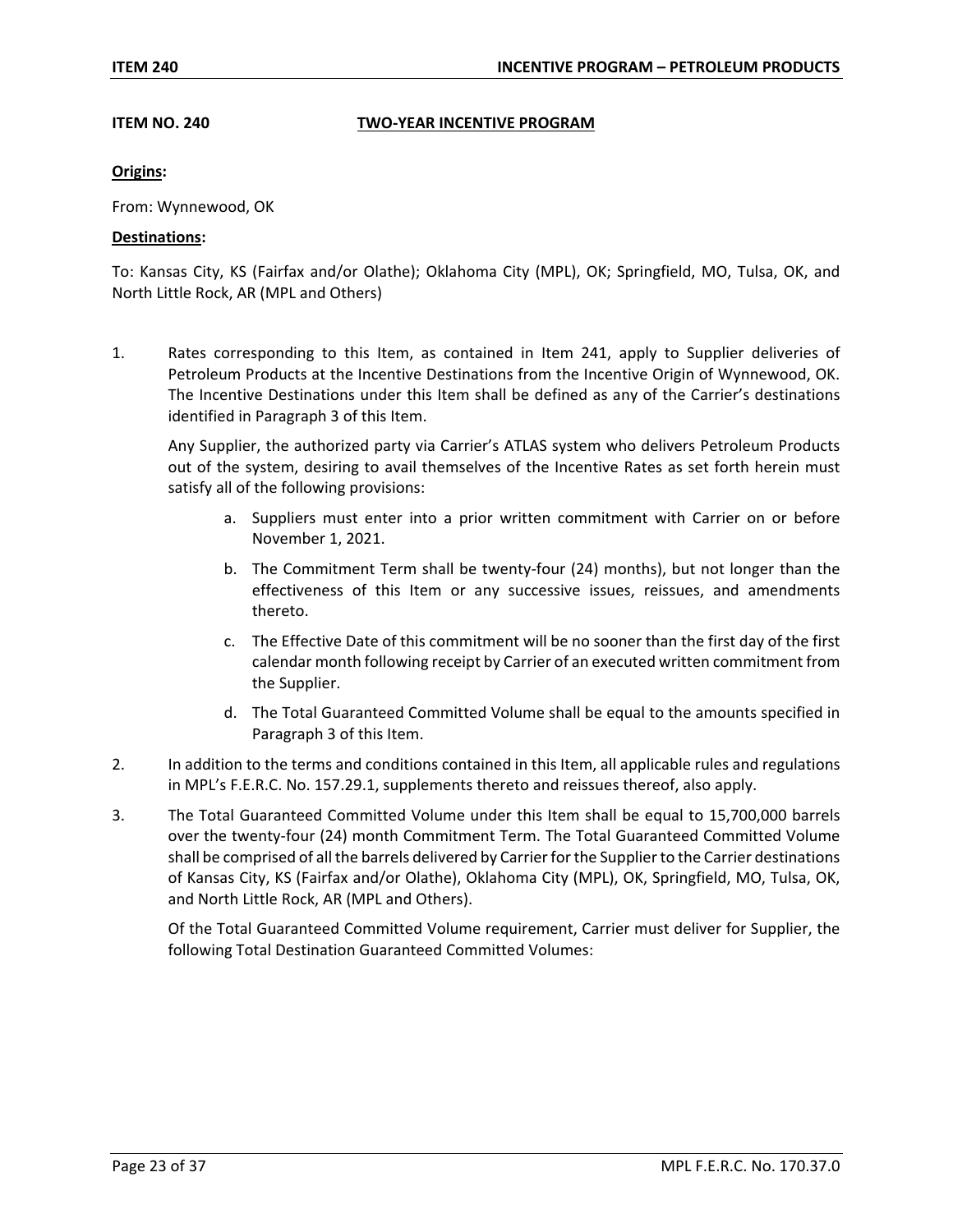| Destination                                                         | <b>Total Destination Guaranteed Committed Volume</b><br>(Barrels) |
|---------------------------------------------------------------------|-------------------------------------------------------------------|
| Kansas City, KS (Fairfax and Olathe)                                | 1,700,000                                                         |
| Oklahoma City (MPL), OK                                             | 8,000,000                                                         |
| Springfield, MO                                                     | 2,000,000                                                         |
| Tulsa, OK                                                           | 2,000,000                                                         |
| North Little Rock (MPL), AR<br>or<br>North Little Rock (Others), AR | 2,000,000                                                         |

- 4. Volumes moved under the corresponding Volume Incentive Program in Item 240 of O.C.C. No. 14.20.0, supplements thereto and reissues thereof, may apply towards the Total Guaranteed Committed Volumes and the Total Destination Guaranteed Committed Volumes in this Item. Similarly, volumes moved under this Item may apply towards the Total Guaranteed Committed Volume and the Total Destination Guaranteed Committed Volume in the corresponding Volume Incentive Program in the intrastate tariff publication listed hereinabove, supplements thereto and reissues thereof.
- 5. All volumes delivered from any Origin at the Incentive Destinations defined in Paragraph 3 by the Carrier for the Supplier will apply toward the Total Guaranteed Committed Volume and Total Destination Guaranteed Committed Volume obligation during the Commitment Term except for volumes delivered using prepaid transportation credits earned under any other Carrier incentive program or contract. However, the Incentive Rate will be applied only to volumes delivered by Carrier for Supplier at the Incentive Destinations defined in Paragraph 3 from the Incentive Rate Origin of Wynnewood, OK during the Commitment Term. For volumes delivered to North Little Rock (Others), AR, only, Supplier must also be the Inventory Owner at the time of shipment.
- 6. Any volumes delivered by Carrier for Supplier under this Item shall not be eligible for any other Item of this Tariff.
- 7. Carrier will invoice at the time of shipment and at rates set out in Item 204 of MPL's F.E.R.C. No. 160.39.2, and any successive issues, reissues and amendments thereto. After the end of each month, Carrier will calculate the difference between the rate invoiced and the Incentive Rate for volumes delivered during the previous month at the Incentive Destinations from the Incentive Rate Origin, and will issue a payment to Supplier.
- 8. At the end of the Commitment Term, if the Supplier did not meet the Total Destination Guaranteed Committed Volume at one or more Destinations, the Supplier will pay a Destination Commitment Reversion equal to the difference between the Total Destination Guaranteed Committed Volume for each Destination requirement and the actual volume delivered to that Destination during the Commitment Term multiplied by the Incentive Rate to the respective Destination in effect at the end of the Commitment Term. In the event Supplier does not meet the Total Destination Guaranteed Committed Volume to the North Little Rock Incentive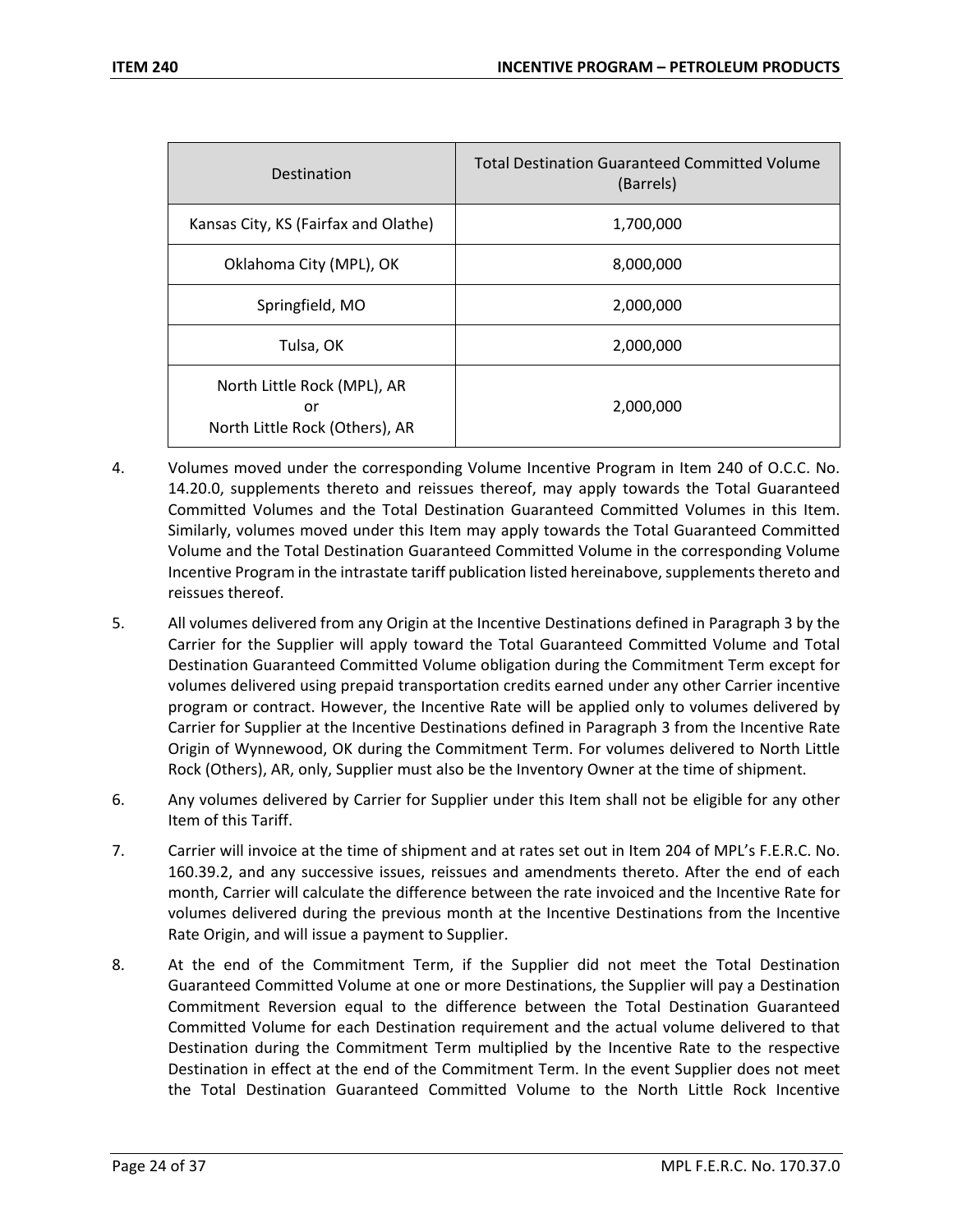Destination, Carrier will apply the Incentive Rate to the North Little Rock, AR (MPL) Incentive Destination to calculate the Commitment Reversion due.

- 9. Carrier shall not be obligated during any one calendar month to deliver more than one hundred twenty-five percent (125%) of the prorated monthly Total Destination Guaranteed Committed Volume, or the prorated monthly Total Guaranteed Committed Volume less the prorated monthly Total Destination Guaranteed Committed Volumes, based on volumes set out in Paragraph 3 above.
- 10. If a Supplier fails to meet the Total Guaranteed Committed Volume and/or the Destination Guaranteed Commitment Volume, and that failure is the direct result of the Carrier's inability to provide service, the Total Guaranteed Committed Volume and/or the Total Destination Guaranteed Committed Volume shall be reduced prorata on a day for day basis for each day that the Carrier was unable to provide service. The Supplier must assert its claim of Carrier's failure to provide service in writing to Carrier within the first ten (10) days of the month following the event of Carrier's failure to provide service. The Supplier will bear the burden of proof in showing that Carrier's failure to provide service did, in fact, result in the Supplier's failure to meet its commitment obligations.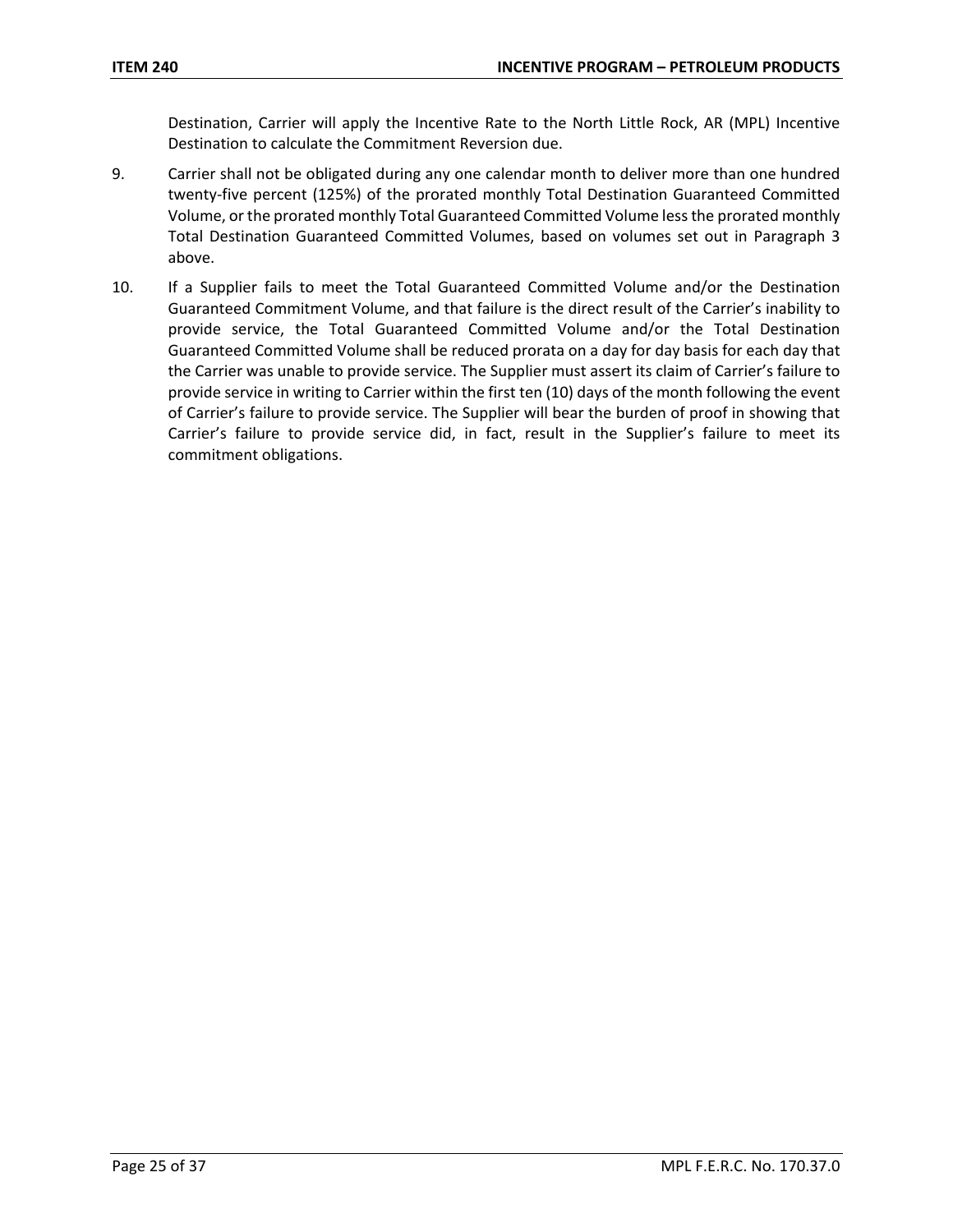# **Two-Year Incentive Rates**

*(Rates in cents per Barrel)*

**[U]** Unchanged. All rates on this page are unchanged.

Rates in this Item are governed by the Rules and Regulations provided in F.E.R.C. No. 157.29.1, Supplements thereto and reissues thereof.

| <b>ITEM NO.</b> | ΤO                                      | <b>FROM</b><br>WYNNEWOOD, OK |
|-----------------|-----------------------------------------|------------------------------|
| 241             | Kansas City, KS (Fairfax and/or Olathe) | 263.01                       |
|                 | Oklahoma City (MPL), OK                 | $105.60$ <sup>(a)</sup>      |
|                 | Springfield, MO                         | 268.77                       |
|                 | Tulsa, OK                               | $122.16^{(a)}$               |
|                 | North Little Rock (MPL), AR             | 235.00                       |
|                 | North Little Rock (Others), AR          | 247.00                       |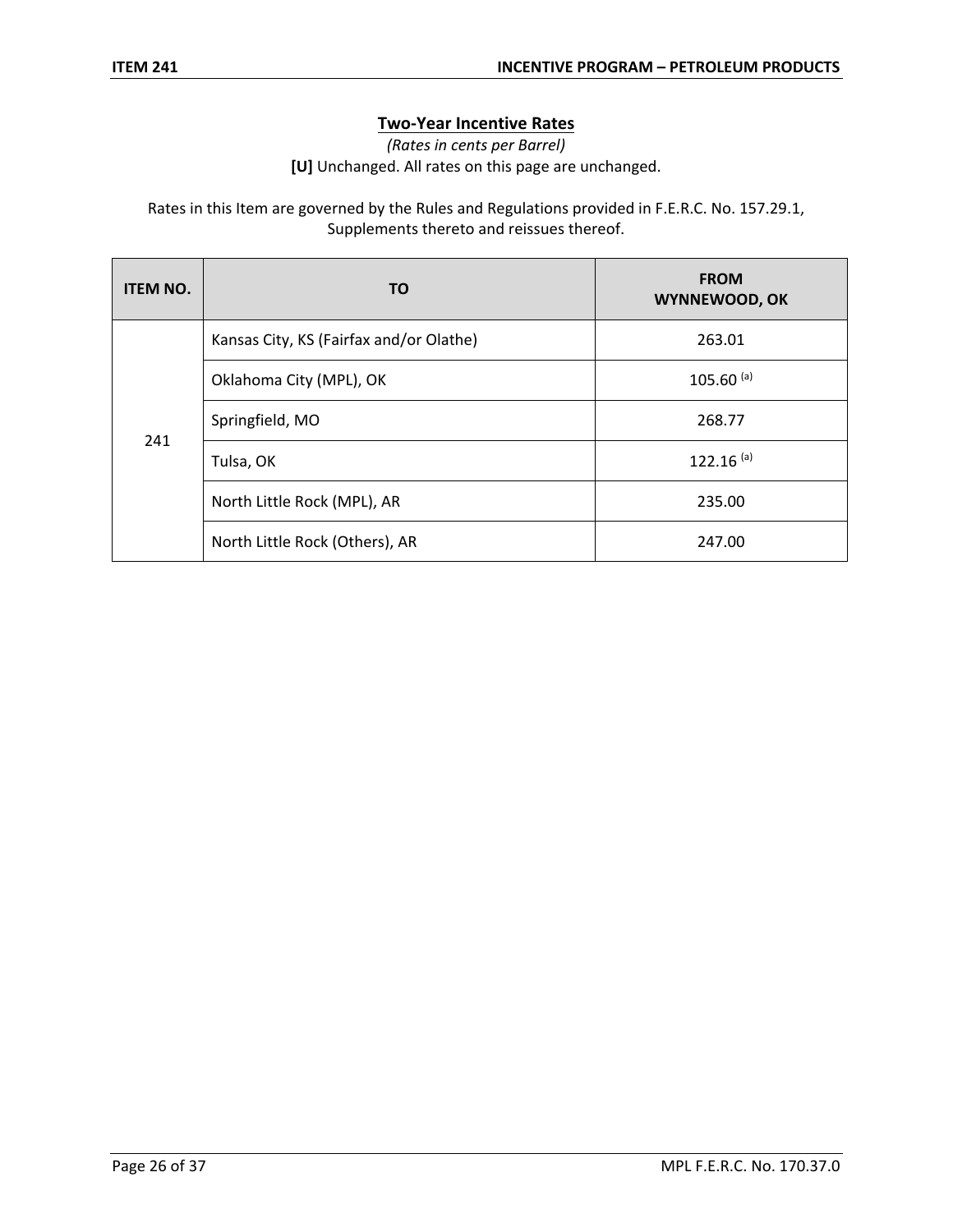#### **[C] ITEM NO. 250 TWO-YEAR INCENTIVE PROGRAM**

#### **Origins:**

From: Oklahoma Central Origin Group; Kansas Origin Group; Wynnewood, OK and/or McPherson, KS

#### **Destinations:**

To: Kansas City (Argentine), KS and Olathe-Kenneth (Sinclair), KS

1. Rates corresponding to this Item, as contained in Item 251, apply to Shipper deliveries of Petroleum Products at the Incentive Destinations defined as Kansas City (Argentine), KS and Olathe-Kenneth (Sinclair), KS from the Incentive Origin or Origin Groups defined as Oklahoma Central Origin Group, Kansas Origin Group, Wynnewood, OK and/or McPherson, KS.

Shippers desiring to avail themselves of the Incentive Rates, in Item 251 set forth herein must satisfy all of the following provisions:

- a. A Participating Shipper must enter into a prior written commitment with Carrier,
- b. The Commitment Term shall be two years, but not longer than the effectiveness of this Item or any successive issues, reissues and amendments thereto,
- c. The Effective Date of this commitment will be no sooner than the first day of the first calendar month following receipt by Carrier of the executed written commitment from Participating Shipper, and
- d. The Total Guaranteed Committed Volume and Minimum Destination Guaranteed Committed Volume shall be equal to the amounts specified in Paragraph 3 of this Item.
- In addition to the terms and conditions contained in this Item, all applicable rules and regulations in MPL's F.E.R.C. No. 157.29.1, supplements thereto and reissues thereof, also apply.
- 3. The Total Guaranteed Committed Volume under this Item shall be equal to 9,000,000 barrels over the Commitment Term delivered by Carrier for the Participating Shipper to the Incentive Destinations.

In addition to the Total Guaranteed Committed Volume, Carrier must deliver for Participating Shipper the following Minimum Destination Guaranteed Committed Volume:

| <b>Dectination</b><br><del>vestmation</del> | Minimum Dectination Guaranteed<br><del>iviiiiiiiiiiii <i>b</i>estiiiutioii uuaranteeu</del><br>Committed Volume (Rarrels)<br><del>committed voidine (<i>burieis</i>)</del> |  |  |
|---------------------------------------------|----------------------------------------------------------------------------------------------------------------------------------------------------------------------------|--|--|
| Olathe-Kenneth (Sinclair), KS               | 2 RNA NAN<br><del>,,,,,,,,,,</del>                                                                                                                                         |  |  |

- The Incentive Rate will only be applied to volumes delivered at the Incentive Destinations which were delivered by Carrier for the Participating Shipper during the Commitment Term from any Incentive Rate Origin or Origin Group set out in Item 251 herein.
- 5. All volumes to which a Participating Shipper holds title, in its name, at the time of delivery at the Incentive Destinations defined in Paragraph 1 hereinabove, will apply toward the Total Guaranteed Committed Volume and the applicable Minimum Destination Guaranteed Committed Volume during the Commitment Term. Title transfer of eligible barrels from another Shipper or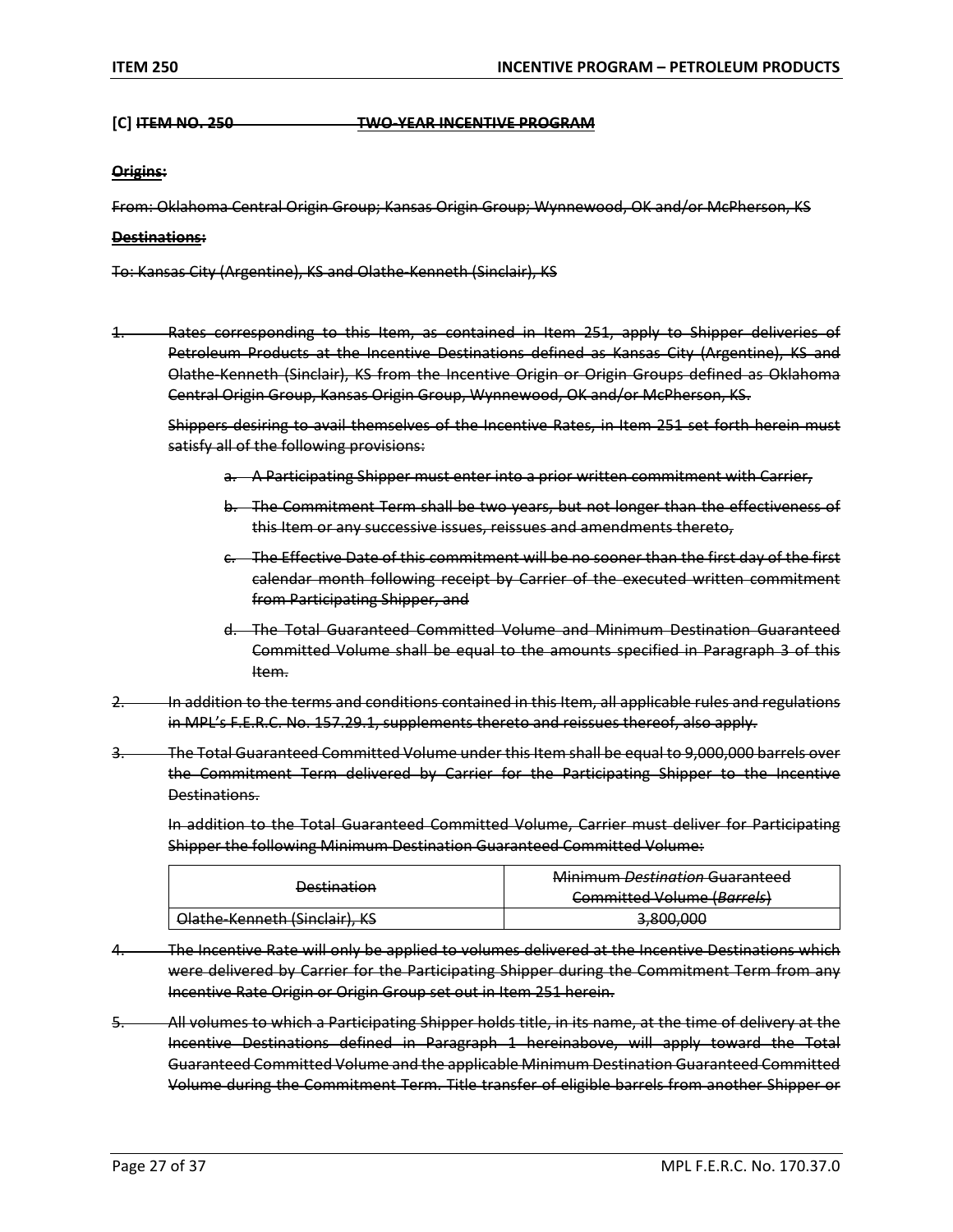Shippers to Participating Shipper must occur prior to time of delivery at the Incentive Destinations.

- 6. Volumes moved under the corresponding Volume Incentive Program in Item 250 of K.C.C. No. 43, supplements thereto and reissues thereof, may apply towards the Total Guaranteed Committed Volume and the applicable Minimum Destination Guaranteed Committed Volume requirements in this Item. Similarly, volumes moved under this Item may apply towards the Total Guaranteed Committed Volume and the applicable Minimum Destination Guaranteed Committed Volume requirements in the corresponding Volume Incentive Program in the intrastate tariff publication listed hereinabove.
- 7. Any volumes delivered by Carrier for Shipper under this Item shall not be eligible for any other Item of this Tariff.
- 8. Carrier will invoice the Shipper at the time of shipment and at rates set out in Item 200, 201, 204 and 255 of MPL's F.E.R.C. No. 160.39.2, supplements thereto and reissues thereof. After the end of each month, Carrier will calculate the difference between the rate invoiced and the Incentive Rate for volumes delivered during the previous month at the Incentive Destinations for the Participating Shipper from all eligible Incentive Rate Origins, and will issue a payment to Participating Shipper. Participating Shipper will bear all other applicable charges in MPL's F.E.R.C. No. 157.29.1, supplements thereto and reissues thereof.
- 9. Carrier may increase the rates set out in Item 251 by the same percentage increase as the corresponding origin to Kansas City (Fairfax), KS destination base rate in Items 200, 201, 204 and/or 255 of MPL's F.E.R.C. No. 160.39.2, supplements thereto and reissues thereof. However, if Carrier elects not to take an allowed increase in a given year, then it may take the cumulative increase from the previous increase set forth in this Paragraph in subsequent Contract Years.
- 10. If required, the Shipper shall furnish security in a form satisfactory to Carrier and adequate and sufficient to guarantee any payments, which may come due under this commitment
- 11. At the end of the Commitment Term, if Participating Shipper did not meet the Minimum Destination Guaranteed Committed Volume at the Olathe-Kenneth (Sinclair), KS destination, then Participating Shipper will pay a Destination Commitment Reversion equal to the difference between the Minimum Destination Guaranteed Committed Volume requirement and the actual volume delivered to that destination during the Commitment Term multiplied by the Incentive Rate defined in Item 251 from Oklahoma Central Origins to the Olathe-Kenneth (Sinclair), KS destination in effect at the end of the Commitment Term.
- 12. In addition, if, at the end of the Commitment Term, the Participating Shipper did not meet the Total Guaranteed Committed Volume, the Participating Shipper will pay a Total Commitment Reversion equal to the difference between the Total Guaranteed Committed Volume requirement and the actual total volume delivered to either Incentive Destination, less any volume at Olathe-Kenneth (Sinclair), KS for which a Destination Commitment Reversion has been paid, during the Commitment Term multiplied by the Incentive Rate defined in Item 251 from Oklahoma Central Origin Group to the Kansas City (Argentine), KS destination in effect at the end of the Commitment Term.
- 13. Carrier shall not be obligated during any one calendar month to deliver more than one hundred twenty-five percent (125%) of the prorated monthly Total Guaranteed Committed Volume, based on volumes set out in Paragraph 3 above.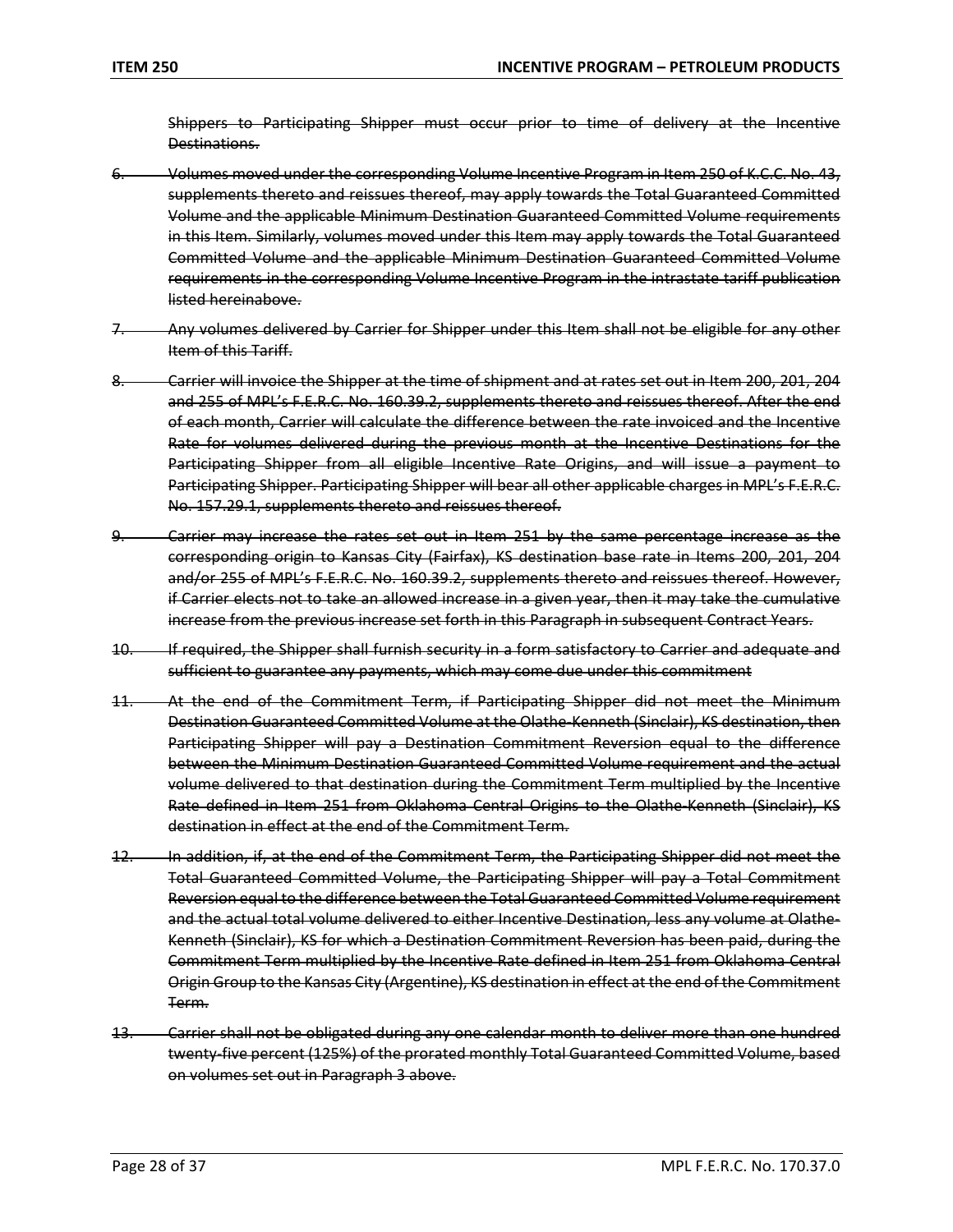- 14. If a Participating Shipper fails to meet the Total Guaranteed Committed Volume or the Minimum Destination Guaranteed Committed Volume, and that failure is the direct result of the Carrier's inability to provide service, the Total Guaranteed Committed Volume and/or the Minimum Destination Guaranteed Committed Volume, shall be reduced prorata on a day for day basis for each day that the Carrier was unable to provide service. The Participating Shipper must assert its claim of Carrier's failure to provide service in writing to Carrier within the first ten (10) days of the month following the event of Carrier's failure to provide service. The Participating Shipper will bear the burden of proof in showing that Carrier's failure to provide service did, in fact, result in the Participating Shipper's failure to meet its commitment obligations.
- 15. In the event Participating Shipper experiences Force Majeure that delays delivery of product to Carrier at point of origin, Carrier may, at its sole discretion, upon written notification of circumstances from Participating Shipper, extend the Commitment Term. Such extension period shall in no event, individually or cumulatively, exceed a total of thirty (30) days over the Commitment Term. Force Majeure shall mean acts of God, strikes, lockouts, or other industrial disturbances, acts of public enemy, wars, terrorists, insurrections, riots, lightning, earthquakes, fires, floods, storms, washouts and any other causes, not within the control of Participating Shipper.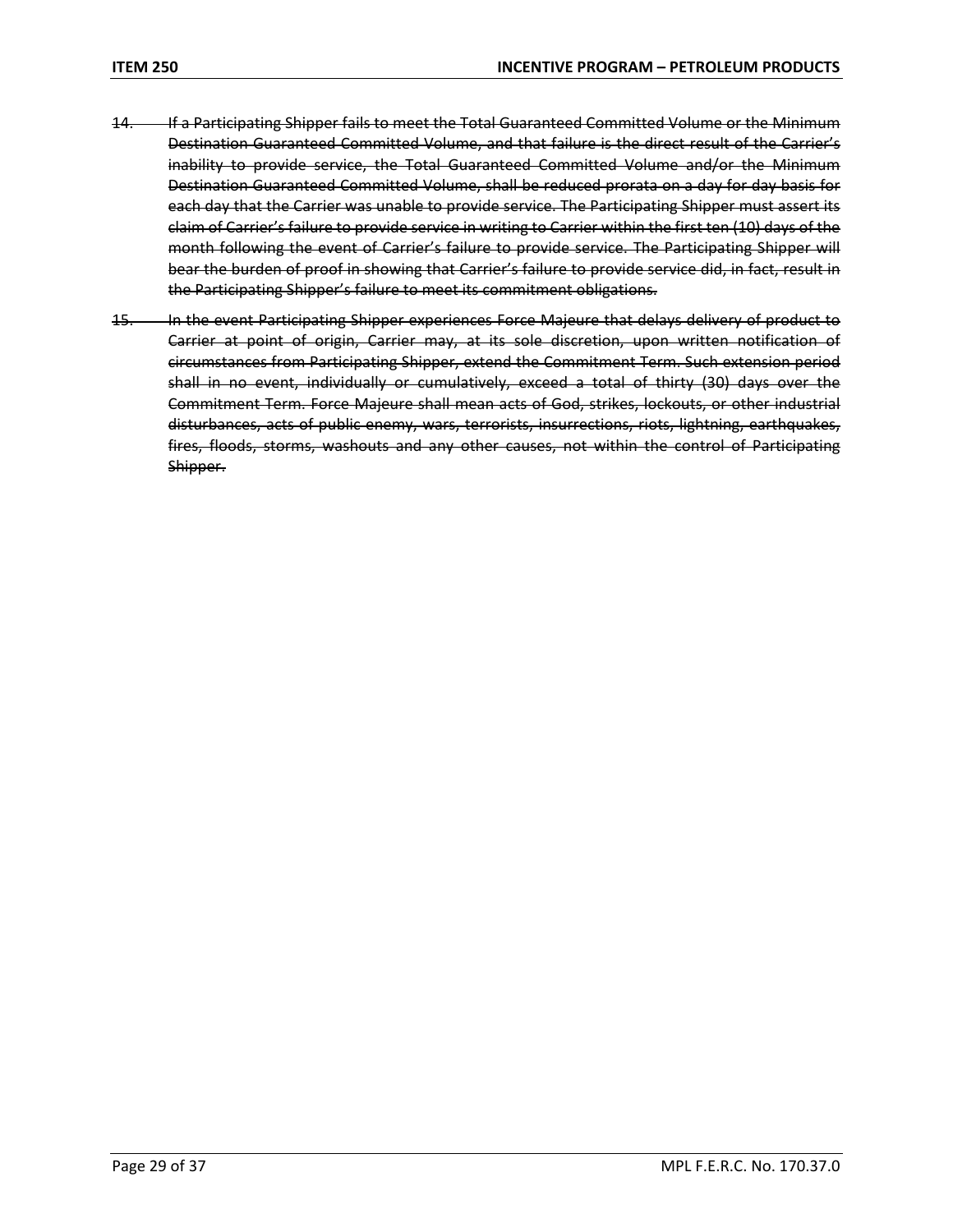## **Two-Year Incentive Rates**

*(Rates in cents per Barrel)*

**[U]** Unchanged. All rates on this page are unchanged.

Rates in this Item are governed by the Rules and Regulations provided in F.E.R.C. No. 157.29.1, Supplements thereto and reissues thereof.

|                    | <b>TO</b>                     | <b>FROM</b>                                     |                                                |                  |                              |
|--------------------|-------------------------------|-------------------------------------------------|------------------------------------------------|------------------|------------------------------|
| <b>ITEM</b><br>NO. |                               | Oklahoma<br>Central<br>(Ponca City<br>or Tulsa) | <b>Kansas</b><br>(Coffeyville<br>or El Dorado) | Wynnewood,<br>OК | McPherson,<br>КS             |
| 251                | Kansas City (Argentine), KS   | [C]                                             | $[C]^{(b)}$                                    | [C]              | [C] $^{\textrm{\tiny{(b)}}}$ |
|                    | Olathe-Kenneth (Sinclair), KS | [C]                                             | [C]                                            | [C]              | [C]                          |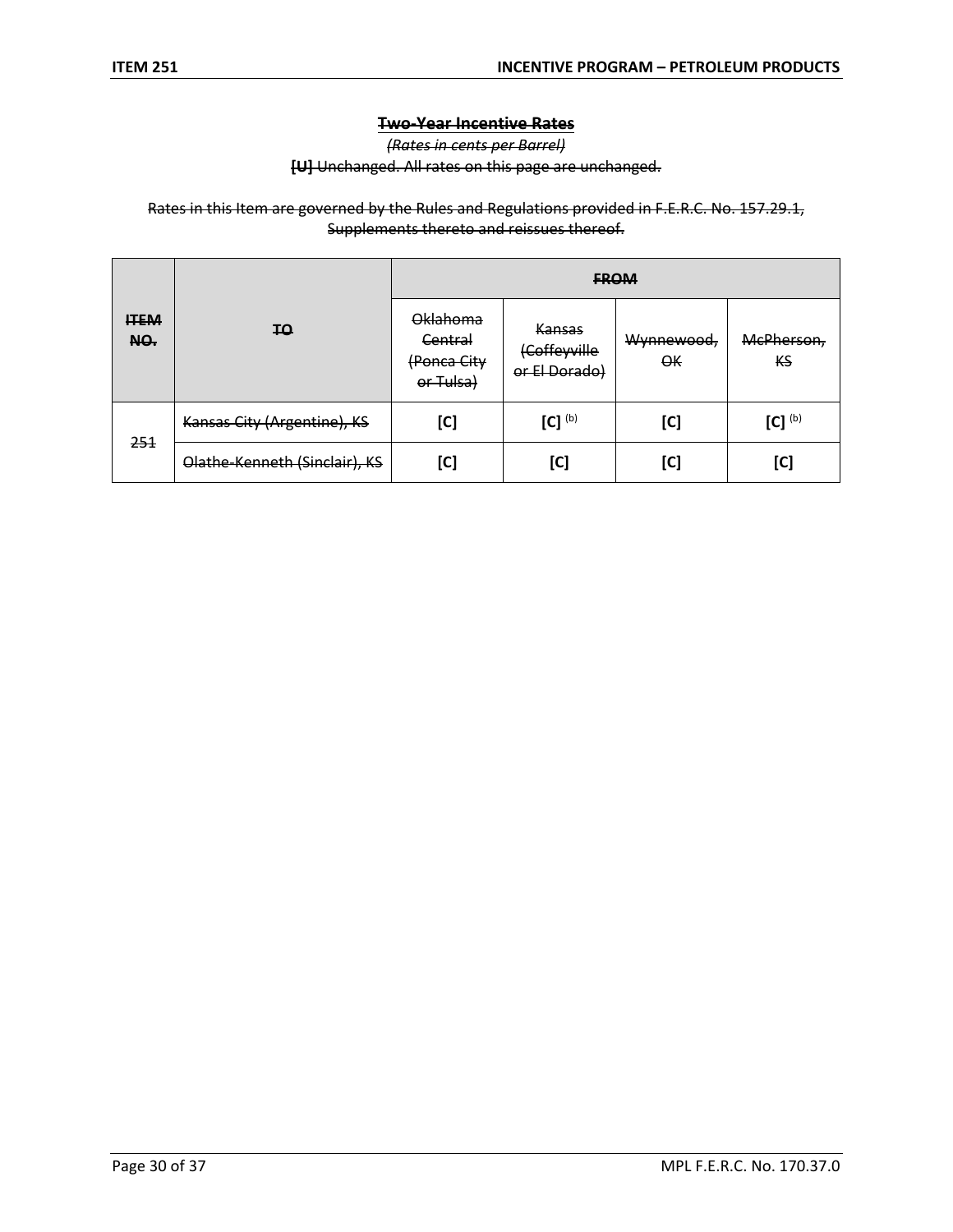### **[N] ITEM NO. 255 TEMPORARY INCENTIVE RATES**

#### **Origins:**

From: Oklahoma Central Origin Group; Kansas Origin Group; Wynnewood, OK and/or McPherson, KS

#### **Destinations:**

To: Kansas City (Argentine), KS and Olathe-Kenneth (Sinclair), KS

1. Rates corresponding to this Item (the "Incentive Rates") apply to Shipper deliveries of Petroleum Products at the destinations of Kansas City (Argentine), KS and Olathe-Kenneth (Sinclair), KS (the "Incentive Destinations") from the Oklahoma Central origins, Kansas origins, Wynnewood, OK and/or McPherson, KS (the "Incentive Origins").

To qualify for the Incentive Rates in this Item, a shipper mustship and deliver, for its own account, at least 325,000 Barrels of Petroleum Products in a given month from any Incentive Origin to any Incentive Destination (the "Overall Monthly Threshold"), of which at least 100,000 Barrels of Petroleum Products in a given month to the Olathe-Kenneth (Sinclair), KS destination from the Incentive Origins (the "Olathe Monthly Threshold"). Any shipper who meets this volume requirement in a given month shall qualify for the Incentive Rates for such month.

- 2. In addition to the terms and conditions contained in this Item, all applicable rules and regulations in MPL's F.E.R.C. No. 157.29.1, supplements thereto and reissues thereof, also apply.
- 3. Volumes moved under the corresponding Temporary Incentive program in Item 255 of K.C.C. No. 44, supplements thereto and reissues thereof, shall count toward the Overall Monthly Threshold and, if shipped to the Olathe-Kenneth (Sinclair), KS destination, the Olathe Monthly Threshold.
- 4. Any volumes delivered by Carrier for Shipper under this Item shall not be eligible for any other Item of this Tariff.
- 5. Carrier will invoice the Shipper at the time of shipment and at rates set out in Item 200, 201, 204 and 255 of MPL's F.E.R.C. No. 160.39.2, supplements thereto and reissues thereof. After the end of each month, Carrier will calculate the difference between the rate invoiced and the Incentive Rate for volumes delivered during the previous month at the Incentive Destinations for the Participating Shipper from all eligible Incentive Rate Origins, and will issue a payment to Participating Shipper. Participating Shipper will bear all other applicable charges in MPL's F.E.R.C. No. 157.29.1, supplements thereto and reissues thereof.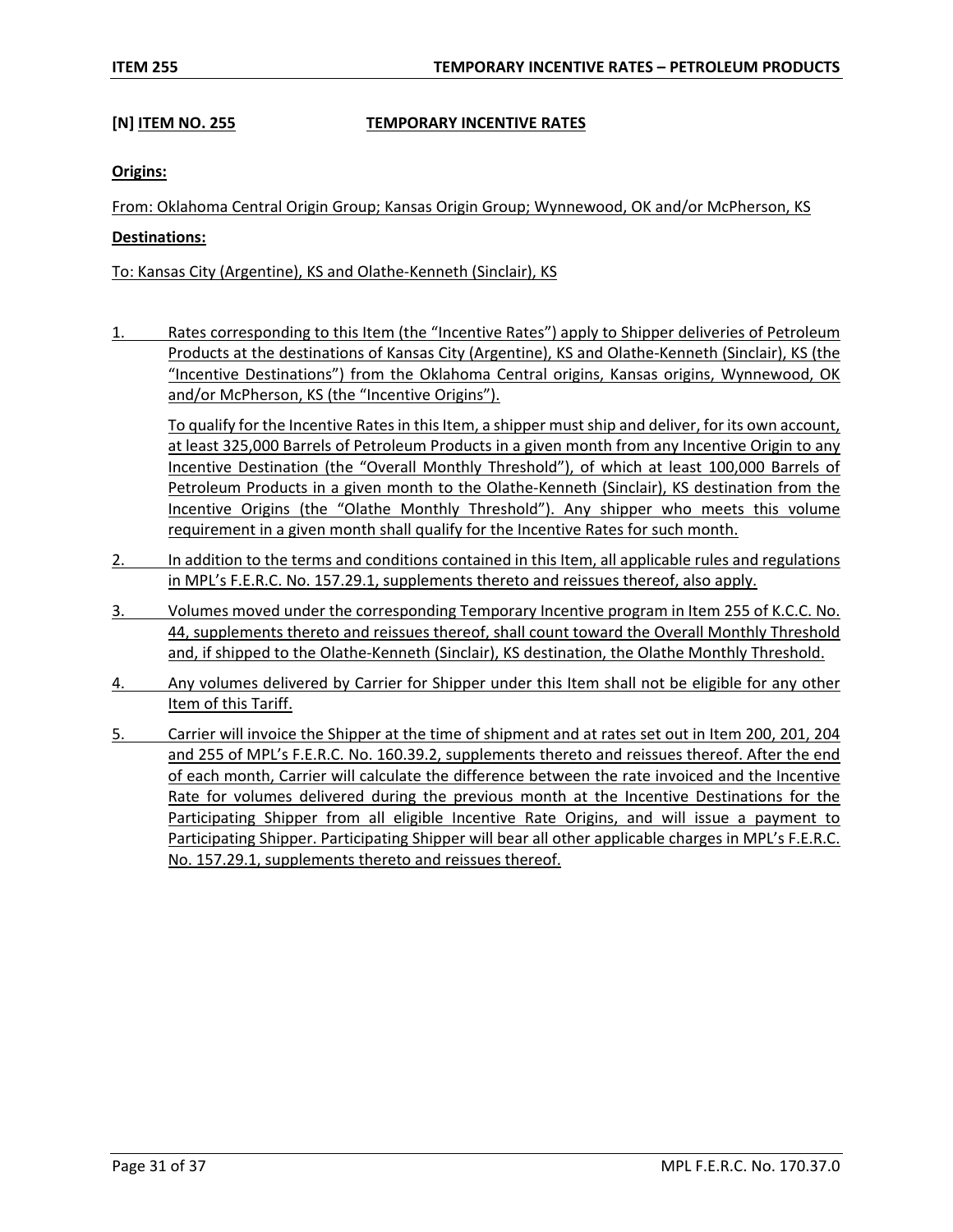### **Temporary Incentive Rates**

## *(Rates in cents per Barrel)* **[N]** New. All rates on this page are new.

# Rates in this Item are governed by the Rules and Regulations provided in F.E.R.C. No. 157.29.1, Supplements thereto and reissues thereof.

|                           | <u>TO</u>                     | <b>FROM</b>                                     |                                         |                  |                             |
|---------------------------|-------------------------------|-------------------------------------------------|-----------------------------------------|------------------|-----------------------------|
| <b>ITEM</b><br><u>NO.</u> |                               | Oklahoma<br>Central<br>(Ponca City<br>or Tulsa) | Kansas<br>(Coffeyville<br>or El Dorado) | Wynnewood,<br>QK | McPherson,<br><u>KS</u>     |
|                           | Kansas City (Argentine), KS   | $[N]$ 199.72                                    | $[N]$ 145.51 <sup>(b)</sup>             | [N] $263.64$     | $[N]$ 158.71 <sup>(b)</sup> |
| 255                       | Olathe-Kenneth (Sinclair), KS | $[N]$ 224.69                                    | $[N]$ 163.69                            | $[N]$ 296.59     | $[N]$ 178.55                |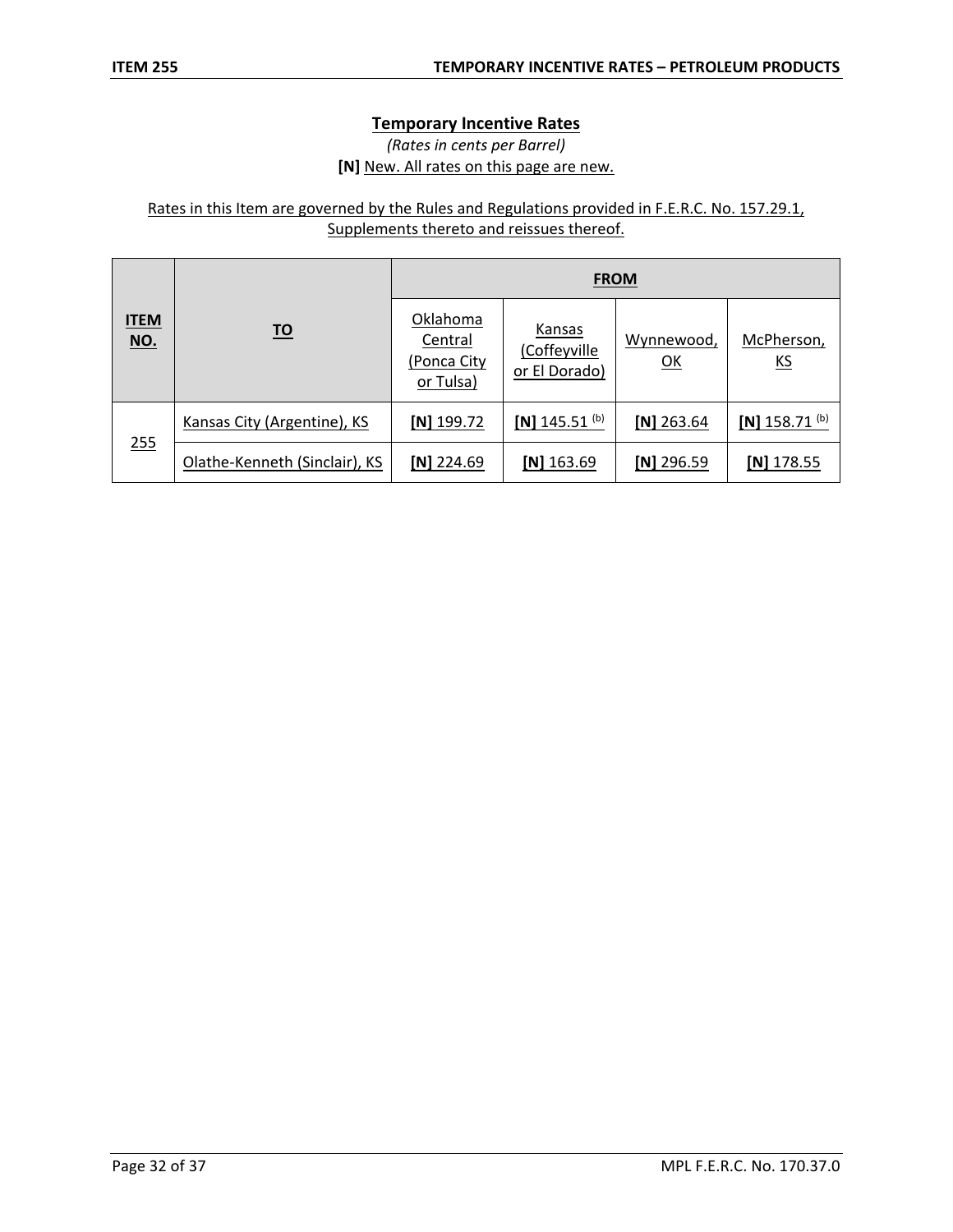#### **ITEM NO. 260 FIVE-YEAR INCENTIVE PROGRAM**

#### **Origins:**

From: Incentive Origins: Duncan, OK; Kansas Origin Group; Oklahoma-Central Origin Group; McPherson, KS; and Wynnewood, OK

#### **Destinations:**

To: Incentive Destination: Rochester, MN

1. Rates corresponding to this Item (Item 261: Five Year Incentive Rates herein) apply to Supplier deliveries of Petroleum Products to a single Incentive Destination from any Incentive Origins or Origin Groups as defined in Item 261 herein. The Incentive Destination under this Item shall be defined as Carrier's Rochester, MN.

Any Supplier, the authorized party via Carrier's ATLAS system who delivers Petroleum Products out of the system, desiring to avail themselves of the Incentive Rates as set forth herein must satisfy all of the following provisions to be a "Participating Supplier":

- a. A Participating Supplier must enter into a prior written commitment with Carrier,
- b. The Commitment Term shall be five years (60 months), but not longer than the effectiveness of this Item or any successive issues, reissues and amendments thereto,
- c. The Effective Date of this commitment will be no sooner than the first day of the first calendar month following receipt by Carrier of the executed written commitment from Participating Supplier, and
- d. The Total Guaranteed Committed Volume shall be equal to the amounts specified in Paragraph 3 of this Item.
- 2. In addition to the terms and conditions contained in this Item, all applicable rules and regulations in MPL's F.E.R.C. No. 157.29.1, supplements thereto and reissues thereof, also apply.
- 3. The Total Guaranteed Committed Volume under this Item shall be equal to 4,562,500 barrels over the five-year (60 month) Commitment Term, which shall equate to a Minimum Annual Guaranteed Committed Volume under this Item of 912,500 barrels per year over the Commitment Term. The Total and Minimum Annual Guaranteed Committed Volume shall be comprised of all the barrels delivered by Carrier for the Participating Supplier from only the Incentive Origins in Item 261 to the single Incentive Destination defined as Rochester, MN. Any volume in excess of the second tier volume threshold specified in the table in Item 261, from the Incentive Origins to the Incentive Destination will be assessed the applicable Base Rate, under F.E.R.C. No. 160.39.2, and any successive issues, reissues and amendments thereto of these tariff publications.
- 4. Qualifying volumes that will apply toward the Total Guaranteed Committed Volume and the Minimum Annual Guaranteed Committed Volume obligation during the Commitment Term shall include only (a) volumes delivered from the Incentive Origins in Item 261, and (b) volumes delivered from the Ardmore, OK origin defined in F.E.R.C. No. 160.39.2, Item No. 230, supplements thereto and reissues thereof, to the Incentive Destination defined in this program by Carrier for the Participating Supplier.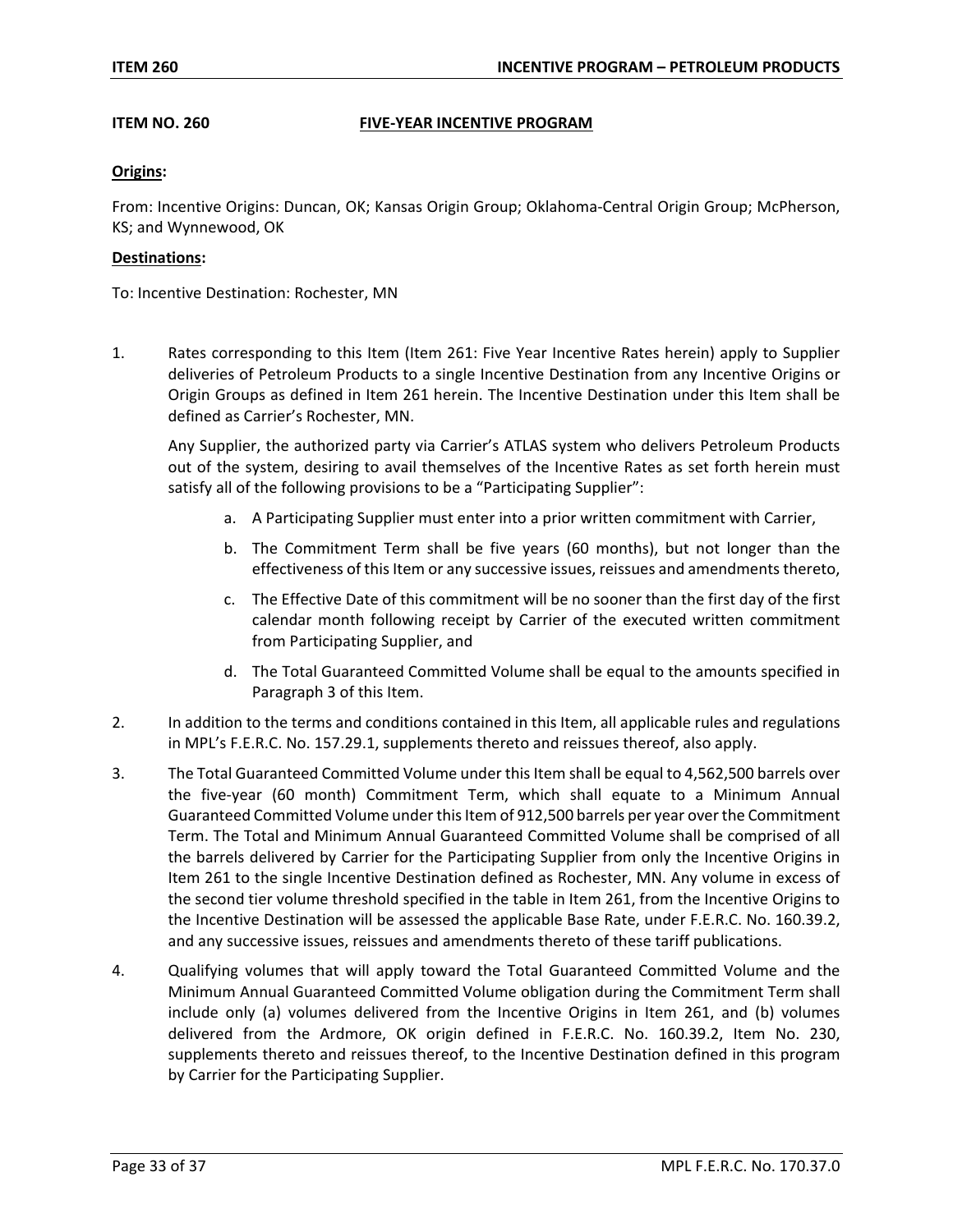- 5. Any volumes delivered by Carrier for Participating Supplier under this Item shall not be eligible for any other Item of this Tariff.
- 6. The Incentive Rate will be applied only to volumes delivered by Carrier for Participating Supplier that Participating Supplier is the named supplier at the Incentive Destination defined in Paragraph 3 from the eligible Incentive Origins as defined in Item 261 herein during the Commitment Term.
- 7. Carrier may adjust the Incentive Rates set out in Item 261 at any time by the same percentage change as the corresponding base rate is adjusted. If Carrier elects not to take an allowed increase in a given year, Carrier may take the cumulative allowed increases in any subsequent year. Adjustment of the Incentive Rates is contingent upon the effectiveness of such rates as allowed by the Federal Energy Regulatory Commission. If for any reason, the Federal Energy Regulatory Commission orders an investigation or suspension of Carrier's tariff, Carrier shall have the right to terminate its obligations under this Item by providing sixty (60) days written notice to Participating Supplier.
- 8. Carrier will invoice at the time of shipment and at rates set out in the following tariff publications as applicable: Items 200, 201, 203, 204 and 255 of MPL's F.E.R.C. No. 160.39.2, and any successive issues, reissues and amendments thereto of these tariff publications. After the end of each month, Carrier will calculate the difference between the rate invoiced and the applicable Incentive Rate defined in Item 261 for volumes delivered in the Participating Supplier's name during the previous month at the Incentive Destination from all eligible Incentive Origins or Origin Groups, and will issue a payment to Participating Supplier.
- 9. Annually, on the anniversary of the commitment Effective Date, if the Participating Supplier did not meet the Minimum Annual Guaranteed Committed Volume for volumes delivered at the Incentive Destination from any of the defined Incentive Origins in Item 261 herein and/or any volumes delivered from the Ardmore, OK origin as referenced in F.E.R.C. No. 160.39.2, Item No. 230, supplements thereto reissues thereof, the Participating Supplier will pay a Commitment Reversion equal to the difference between the Minimum Annual Guaranteed Committed Volume and the actual qualifying volumes, as defined in Paragraph 4 above, delivered to that Incentive Destination during the Contract Year multiplied by the Tier 1 Incentive Rate defined in Item 261 from Oklahoma Central Origin to the Incentive Destination, Rochester, MN in effect at the end of the Contract Year. No volumes shall be carried forward to meet the Minimum Annual Guaranteed Committed Volume in subsequent years.
- 10. Carrier shall not be obligated during any one calendar month to deliver more than one hundred fifty percent (150%) of the prorated monthly Minimum Annual Guaranteed Committed Volume, based on volumes set out in Paragraph 3 above.
- 11. If a Participating Supplier fails to meet the Minimum Annual Guaranteed Committed Volume, and that failure is the direct result of the Carrier's inability to provide service, the Total Guaranteed Committed Volume and/or the Minimum Annual Guaranteed Committed Volume, shall be reduced prorata on a day for day basis for each day that the Carrier was unable to provide service. The Participating Supplier must assert its claim of Carrier's failure to provide service in writing to Carrier within the first ten (10) days of the month following the event of Carrier's failure to provide service. The Participating Supplier will bear the burden of proof in showing that Carrier's failure to provide service did, in fact, result in the Participating Supplier's failure to meet its commitment obligations.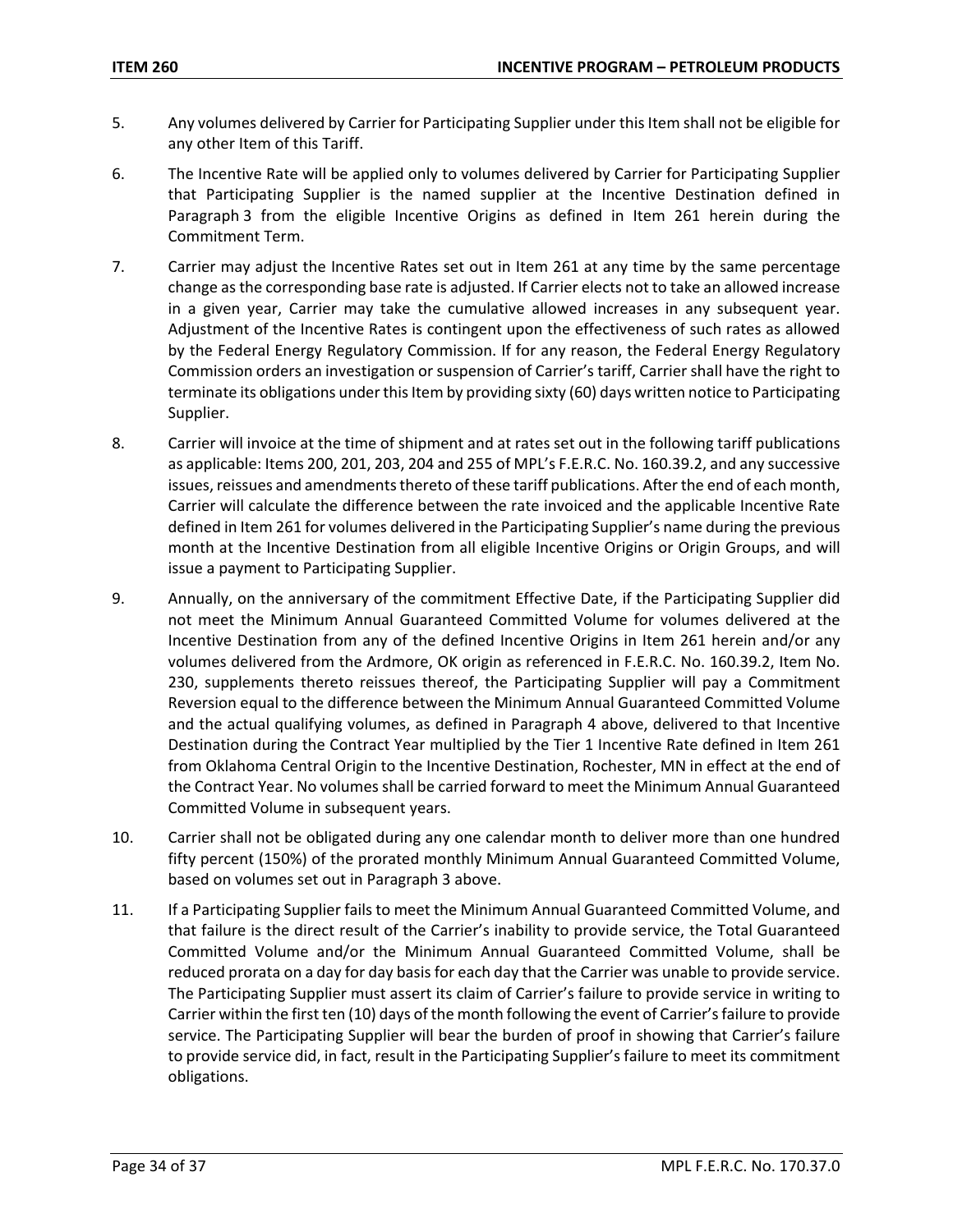12. In the event Participating Supplier experiences Force Majeure that delays delivery of product to Carrier at point of origin, Carrier may, at its sole discretion, upon written notification of circumstances from Participating Supplier, extend the Commitment Term. Such extension period shall in no event, individually or cumulatively, exceed a total of thirty (30) days over the Commitment Term. Force Majeure shall mean acts of God, strikes, lockouts, or other industrial disturbances, acts of public enemy, wars, terrorists, insurrections, riots, lightning, earthquakes, fires, floods, storms, washouts and any other causes, not within the control of Participating Supplier.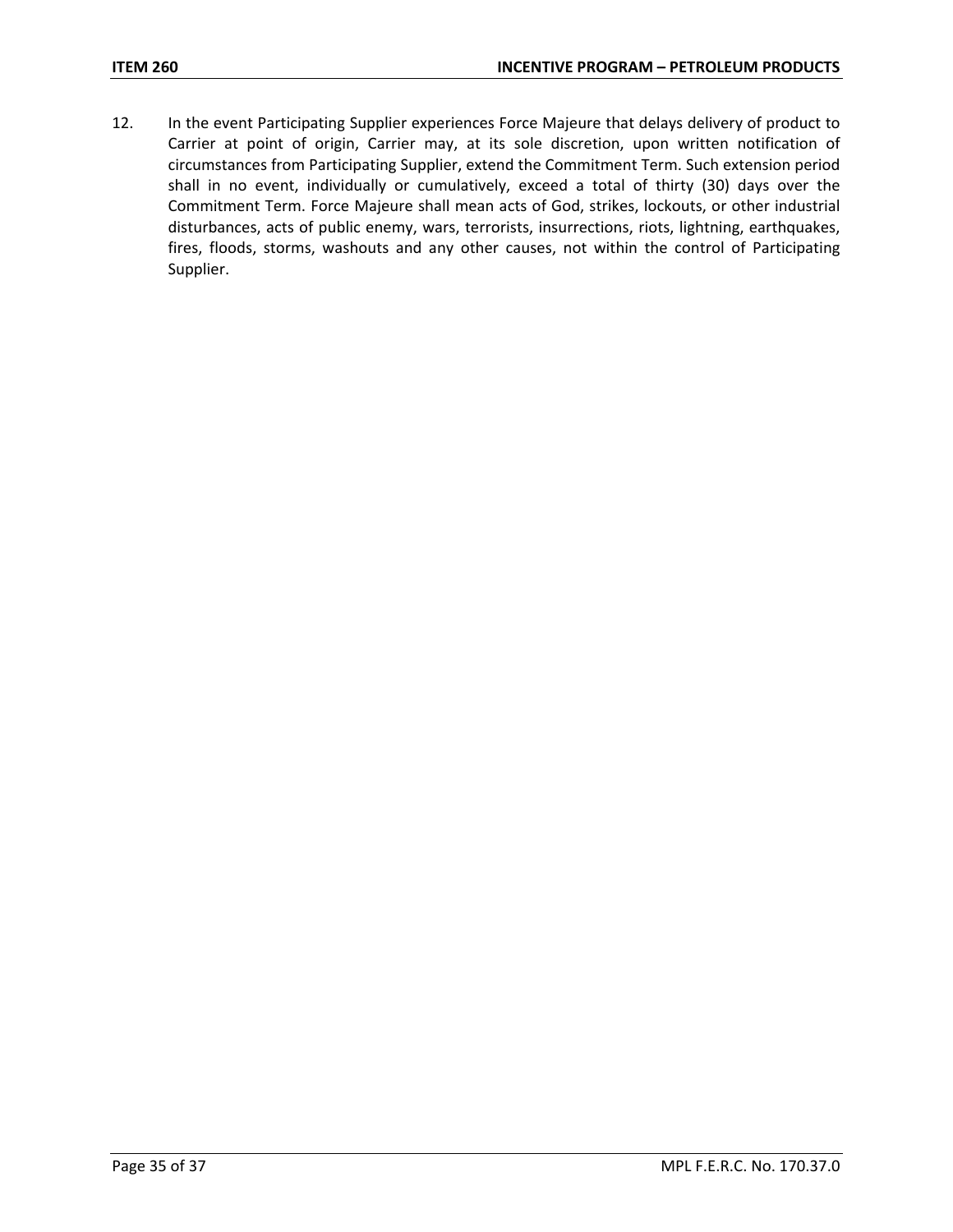## **Five-Year Incentive Rates**

*(Rates in cents per Barrel)* **[U]** Unchanged. All rates on this page are unchanged.

Rates in this Item are governed by the Rules and Regulations provided in F.E.R.C. No. 157.29.1, Supplements thereto and reissues thereof.

|                 | <b>FROM</b>                                       | <b>TO</b><br>Rochester, MN             |                      |  |
|-----------------|---------------------------------------------------|----------------------------------------|----------------------|--|
| <b>ITEM NO.</b> |                                                   | <b>ANNUAL TIER THRESHOLD (barrels)</b> |                      |  |
|                 |                                                   | Tier 1<br>0-1,277,500                  | Tier 2<br>>1,277,500 |  |
| 261             | Oklahoma Central Origins<br>(Ponca City<br>Tulsa) | 265.02                                 | 331.25 Note 1        |  |
|                 | Kansas Origins<br>(Coffeyville<br>El Dorado)      | 265.02                                 | 331.25 Note 1        |  |
|                 | Duncan, OK                                        | 319.40                                 | 399.23 Note 1        |  |
|                 | Wynnewood, OK                                     | 314.72                                 | 393.40 Note 1        |  |
|                 | McPherson, KS                                     | 278.21                                 | 347.75 Note 1        |  |

Note 1: Base Rate